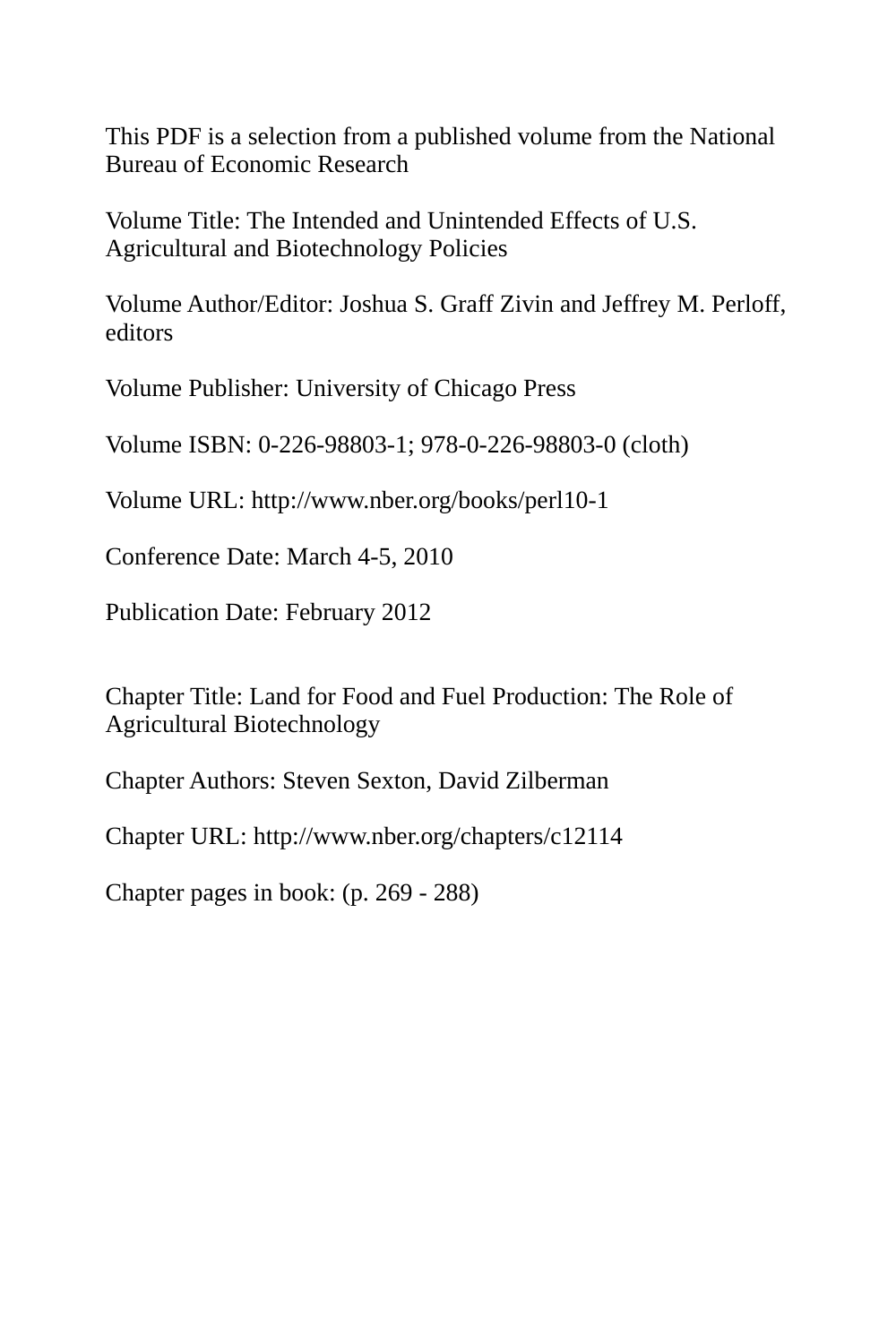# **Land for Food and Fuel Production** The Role of Agricultural Biotechnology

Steven Sexton and David Zilberman

## **8.1 Introduction**

The global food crisis of 2008 ended three decades of declining food prices and highlighted a growing challenge for agriculture: to supply food and clean energy to a world population growing to nine billion by 2050. In roughly the last half of the twentieth century, agriculture accommodated a near doubling of the world population through intensification. Farm yields more than doubled with the use of high- yielding seed varieties, agricultural chemicals, irrigation, and mechanization. Per capita calorie production grew despite the rapid population growth and despite an exodus of land from production. Since the 1990s, however, yield growth in staple crops has been slowing and stalling as traditional sources of yield improvements are depleted. Absent intensification, demand growth will be met by extensification, which is unpalatable amid growing concern about climate change and biodiversity loss.

First- generation agricultural biotechnology has been promoted as a tool for improving the control of agricultural pests that diminish effective yields. To the extent adoption of the technology generates yield growth, it constitutes a mechanism for expanding farm output without expanding the

Steven Sexton is a PhD candidate in agricultural and resource economics at the University of California at Berkeley. David Zilberman is professor of agricultural and resource economics at the University of California at Berkeley and a member of the Giannini Foundation.

We thank the Energy Biosciences Institute for supporting this research. We are grateful to Graham Brookes for providing some of the data used in this analysis and to David Popp and seminar participants at the National Bureau of Economic Research (NBER) for helpful comments on an earlier draft.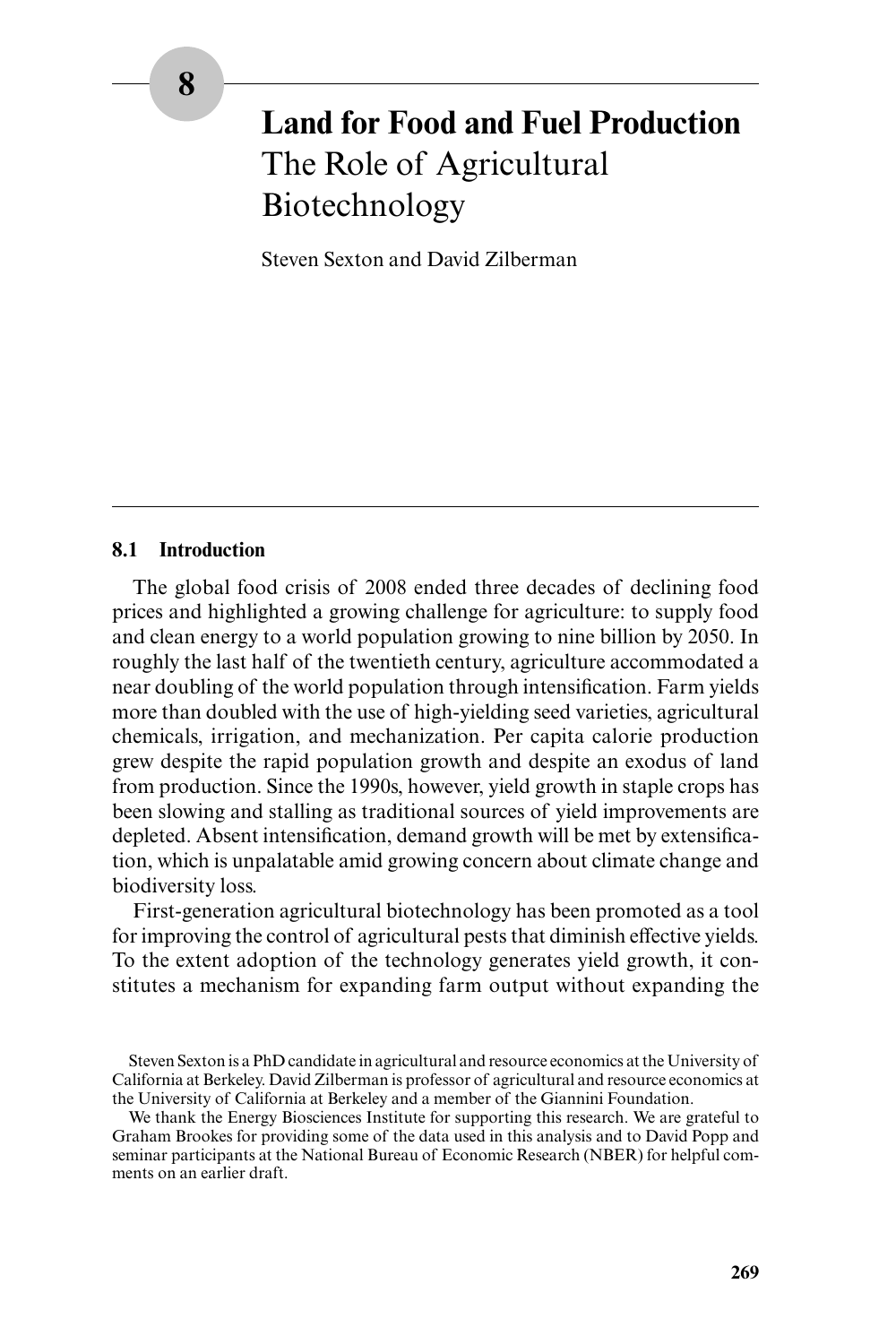area under cultivation.<sup>1</sup> A number of studies in a variety of countries have documented yield gains caused by the adoption of genetically engineered (GE) crops. The studies have been limited in size and scope, however, and have generated widely varying estimates of the yield gains from GE crop adoption. Absent agreement among empiricists on the magnitude of yield improvements, agricultural biotechnology remains controversial. Potential risks to human health and the environment are weighted heavily against the uncertain benefits. This chapter overcomes some of the limitations in earlier empirical work in order to assess the degree to which the technology has increased food supply on a global scale.

## **8.2 Background**

## 8.2.1 Agricultural Biotechnology

Farmers around the world have rapidly adopted GE seeds since they were first commercialized in 1996. The GE seeds are intended to reduce pest damage and lower production costs. By 2008, 13.3 million farmers in twenty-five countries annually planted 8 percent of global cropland with transgenic crops. In 2009, U.S. farmers planted more than 80 percent of the sugar beet crop with transgenic varieties that had only been introduced one year earlier (James 2009). Despite the popularity of agricultural biotechnology on the farm, its introduction in the marketplace has met strong resistance from critics who advocate a precautionary approach to the technology because of potential risks to humans and the environment. Consequently, GE seeds and crops are banned in some countries and highly regulated in others, including those that lead in adoption. The European Union, for instance, imposed a de facto ban on GE seeds in 1998. The ban was lifted in 2008 amid pressure from the United States and the World Trade Organization. Consumer sentiment against GE foods has also constrained the market for GE seed. Products derived from GE seed have been relegated to feed and fiber uses only. Producers must segregate GE crop output throughout the supply chain in order to ensure the transgenic material is not comingled with

1. Yield improvements from exogenous technical changes can, in theory, induce cropland expansion by making farming more profitable. Yield gains increase output on existing land, which tends to reduce prices, but also lowers costs of production, potentially making expansion to more marginal lands profitable, as we note in section 8.3. Feng and Babcock (2010) provide analytical results that show yield improvements in maize induce cropland expansion under unregulated free markets. However, an extensive empirical body of research suggests the opposite is true: that yield improvements are associated with reductions in cropland expansion (e.g., Waggoner 1995; Matson et al. 1997; Balmford, Green, and Scharlemann 2005). Alston, Beddow, and Pardey (2009), for instance, document dramatic increases in agricultural productivity and only "slow growth" in the use of agricultural land. Barbier (2001) estimates a negative elasticity of crop yield with respect to land expansion in tropical forests. This point is also made in Zilberman et al. (1991), Mundlak (2001), and Mundlak (2011).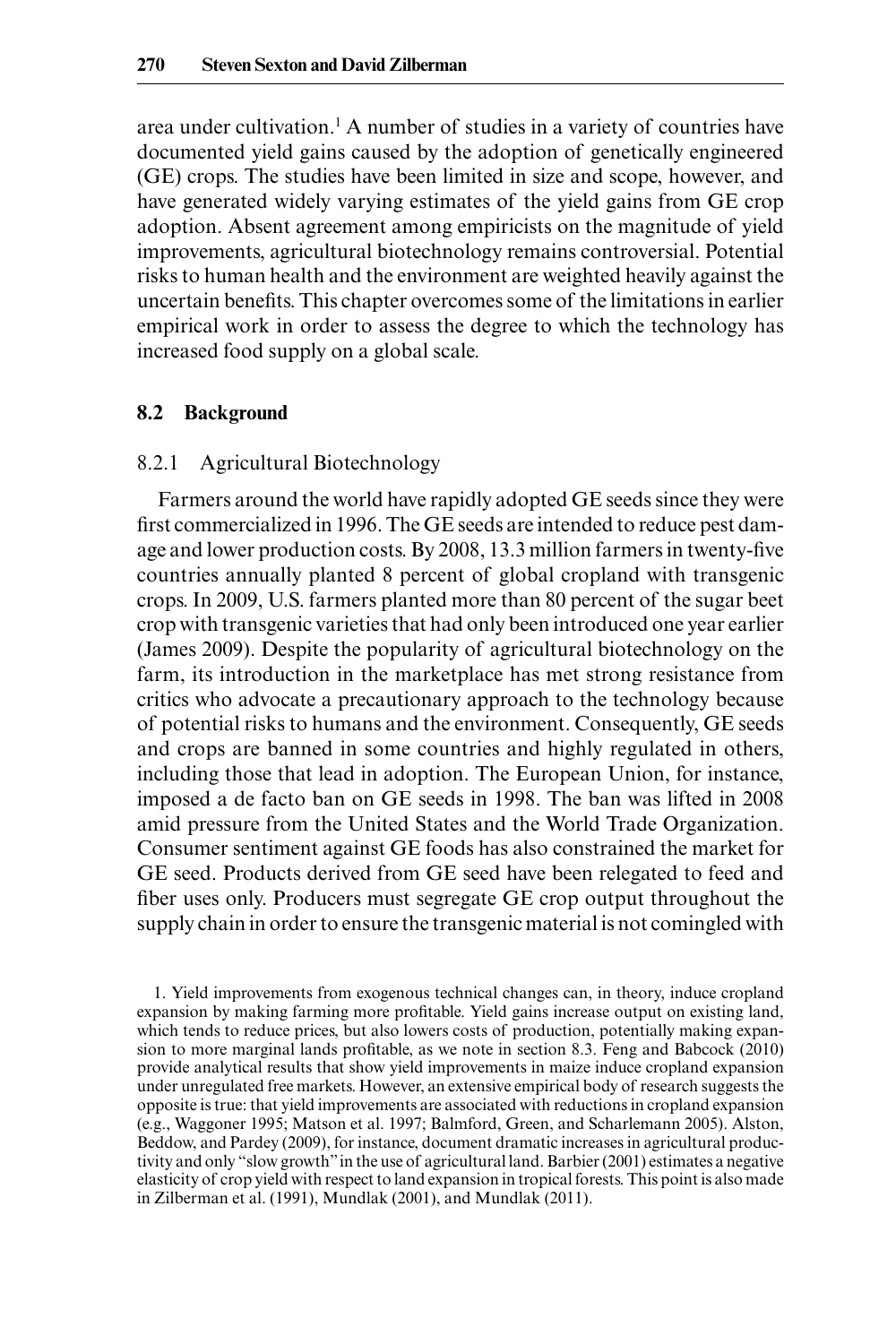conventionally bred crop output. In early 2010, China was poised to approve the first use of a GE crop for human consumption.

The GE traits have been introduced to four principal crops: cotton, maize, rapeseed, and soybean. Rapeseed and soybean seeds have been engineered to tolerate broad- spectrum herbicides like glyphosates and gluphosinates, chemicals that target a host of weed species and are lethal to conventional crops. Adoption of such herbicide- tolerant (HT) varieties permits farmers to more effectively control weeds. Absent the HT trait, farmers are forced to apply more toxic and narrowly targeted chemicals in order to kill weeds and keep the crop safe. They also use mechanical control, like tilling operations, to control weeds. Because glyphosates have historically sold at prices below the targeted chemicals, adoption of HT varieties is likely to reduce damage control expenditures. Some cotton and maize varieties have also been engineered with the HT trait, while others are engineered to produce *Bacillus thuringiensis* (Bt), a naturally occurring toxin that is lethal if ingested by a number of common insect pests. These are referred to as Bt crops or insect-resistant (IR) crops. Some maize and cotton varieties are engineered to express both traits and are commonly referred to as "stacked" varieties. The HT traits have also been introduced into sugar beets and alfalfa, though both are planted on a relatively small scale. Crops with HT traits have always been the dominant GE crop, occupying 63 percent of total GE crop area in 2008, followed by "stacked" traits (22 percent) and IR traits (15 percent). The HT soybeans occupied the majority of total GE cropland (53 percent) and constituted 70 percent of the world soybean crop in 2008 (James 2009). The GE maize constituted 30 percent of all GE crop areas in 2008 and 24 percent of the world maize crop.

Adoption of GE crops has been rapid. By 2009, half of all U.S. cropland was planted with GE seed. Approximately 80 percent of the 2008 cotton, maize, and soybean crops in the United States were each produced from transgenic varieties. The United States has been a leader in adoption, planting more than half (62.5 million hectares) of all GE areas in 2008. But other countries have been similarly aggressive in their adoption. South Africa, Australia, and Argentina all planted more than 90 percent of their 2008 cotton crops with GE varieties, up from 1 to 2 percent a decade earlier. Canada planted virtually its entire maize crop with GE seed in 2008. Of the twenty-five countries that planted GE crops in 2008, fifteen were developed countries and ten were developing (James 2009). Figure 8.1 shows the annual area planted with GE crops from 1996 to 2008 by country type.

## 8.2.2 The Economics of Agricultural Biotechnology

There is a large and growing literature on the adoption and impact of GE crops. It is summarized in Qaim (2009) and National Research Council (2010). Much of the literature on GE crop adoption follows the threshold adoption framework of David (1969). This framework assumes that firms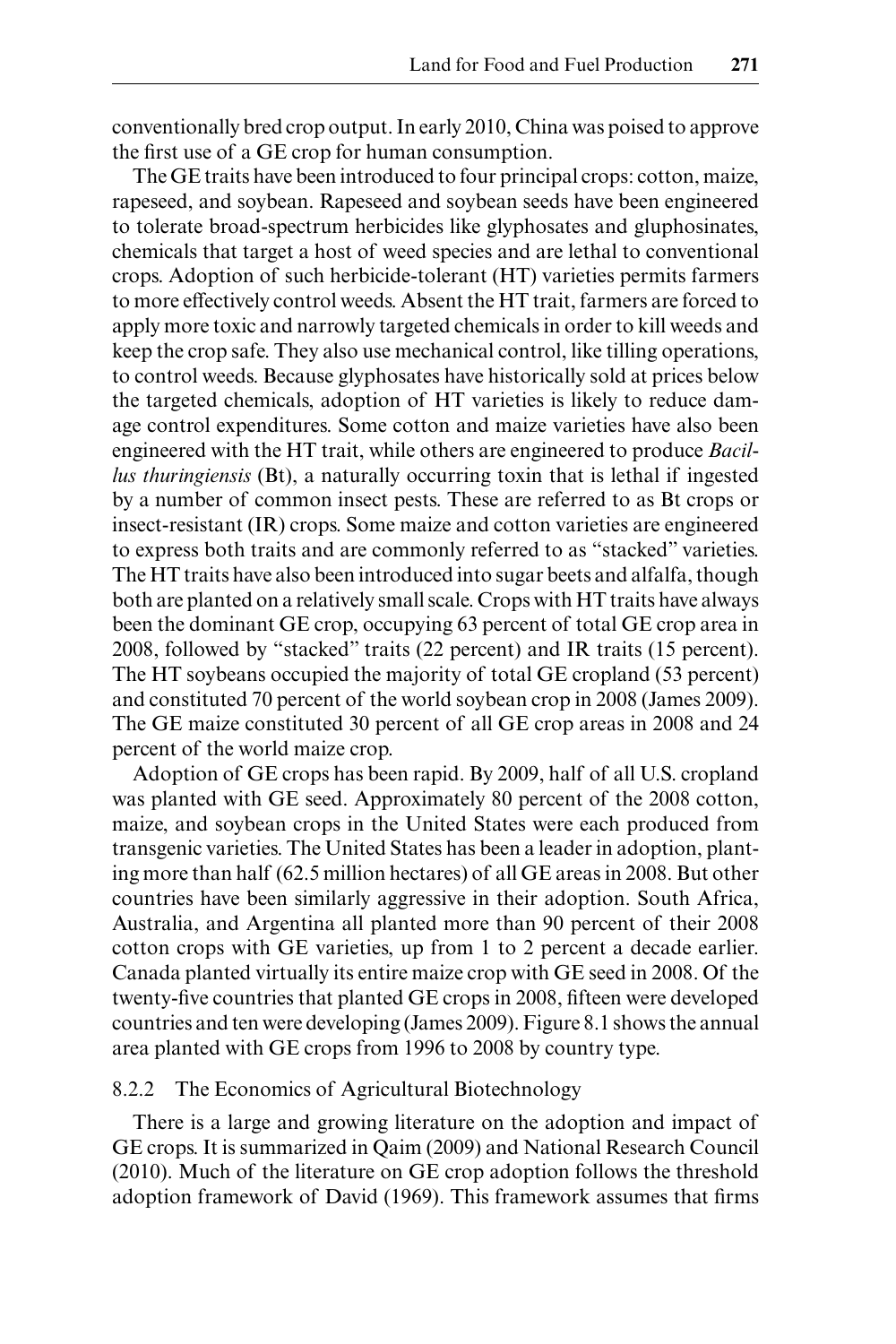

**Fig. 8.1 Genetically engineered crop adoption over time**

are heterogeneous, that they make choices that are consistent with an explicit economic decision-making criterion (e.g., profit maximization), and that the costs and benefits of technology adoption vary over time in response to changes in economic conditions and learning (Feder, Just, and Zilberman 1985). The threshold model is readily employed in applications with data on the behavior of individual agents by using discrete and discrete- continuous choice models.

Much of the literature on adoption of GE-crop technology estimated the factors that affect whether producers adopt the technology and the extent of adoption. These studies found that biophysical conditions (e.g., vulnerability to pest damage), economic conditions (e.g., output and input prices), and regulatory conditions affect adoption. The scale of operation and human capital are not major factors affecting adoption because GE- crop technology is simpler than alternative damage- control mechanisms and does not exhibit increasing returns to scale. Crost et al. (2007), however, did find evidence that farmers in India with higher human capital were more likely to adopt.

Another significant body of literature has investigated the impact of GE- crop technology. Most of this literature is surveyed in Qaim (2009) and National Research Council (2010). For the most part, these studies compared the performance of GE with non-GE crops under various conditions. Some conducted surveys of farmers to assess the reasons for adoption and the cause of yield changes post–GE crop adoption. Most existing studies were conducted in the early days of GE-crop adoption (from 1996 to 2003) or considered early data.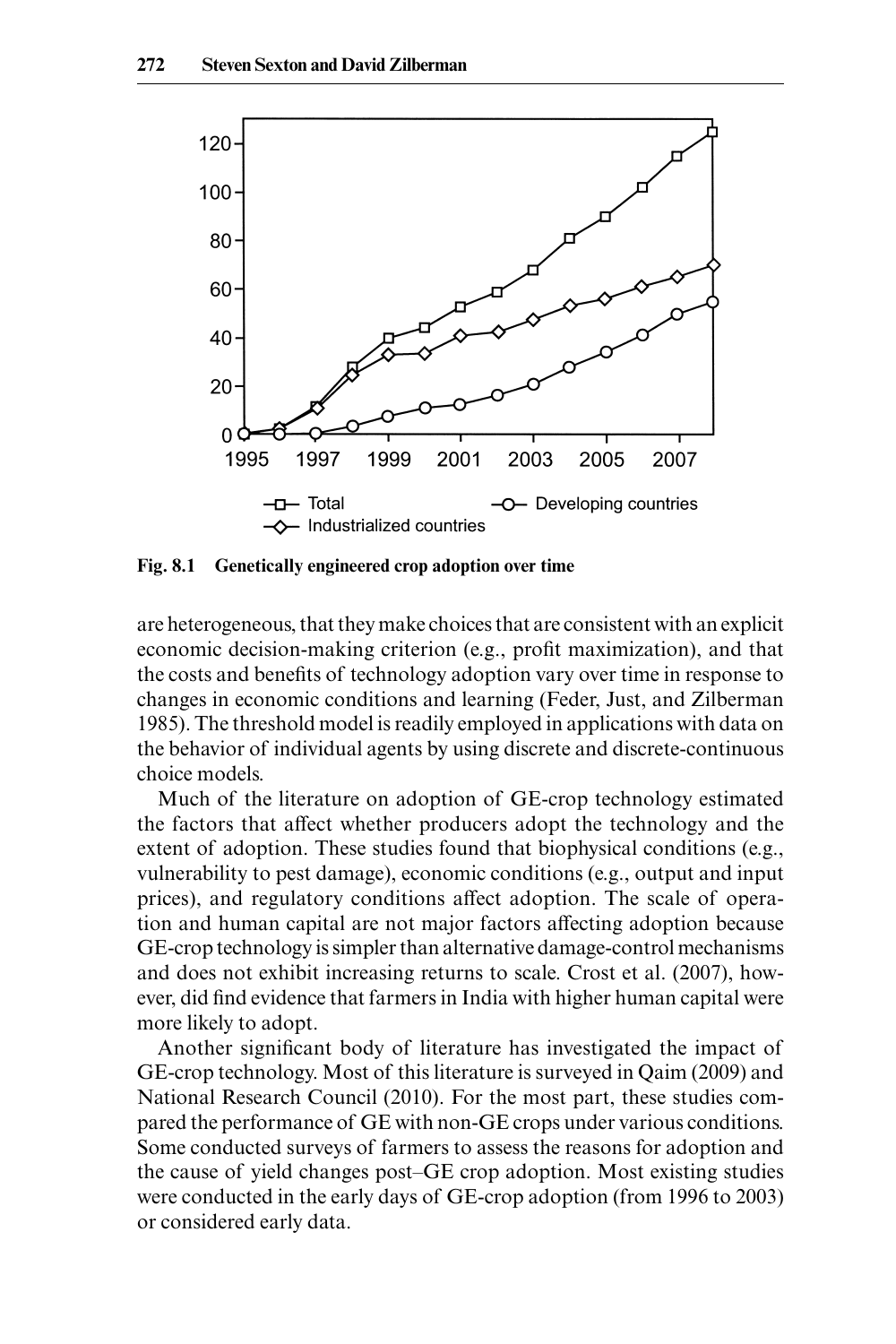The potential gains associated with adoption of first-generation GE crops are several. They include reduced crop losses from insect pests; reduced expenditures on damage control inputs like herbicides, pesticides, and fuel; improved worker safety; greater flexibility in farm management; and lower risk of yield variability (National Research Council 2010). The magnitude of these benefits varies by location, crop, and time. Table 8.1, which is borrowed from Qaim (2009), summarizes existing empirical estimates of some of these benefits, including yield gains, gross margin impacts, and pesticide use. It demonstrates the heterogeneity of estimates in the extant literature.

There has been no rigorous assessment of the impact of adoption of GE technologies in aggregate even though there is a rich literature on the welfare implications of adoption based on stylized assumptions about shifts in supply. These studies, too, mostly cover the earlier period of adoption of GE crops. The National Research Council (2010) identified the lack of recent market impact assessments as one of the major gaps in the economic research on agricultural biotechnology. In this chapter, we employ data on acreage of major crops and the share of land for each crop that is allocated to biotechnology. We use analysis of variance to decompose yield per acre to different components. Our analysis applies an approach introduced by Just et al. (1990) to decompose variable input among crops. The approach is used to allocate output among crop types. We assume that at each time and

| Table 8.1            | Farm-level effects of genetically engineered crops |                                                  |                                          |                                                             |  |  |
|----------------------|----------------------------------------------------|--------------------------------------------------|------------------------------------------|-------------------------------------------------------------|--|--|
| Country              | Insecticide<br>reduction<br>$(\%)$                 | Increase in<br>effective yield<br>$\binom{0}{0}$ | Increase in<br>gross margin<br>(US\$/ha) | Reference(s)                                                |  |  |
|                      |                                                    |                                                  | Bacillus thuringiensis cotton            |                                                             |  |  |
| Argentina            | 47                                                 | 33                                               | 23                                       | Qaim and de Janvry (2003, 2005)                             |  |  |
| Australia            | 48                                                 | $\theta$                                         | 66                                       | Fitt (2003)                                                 |  |  |
| China                | 65                                                 | 24                                               | 470                                      | Pray et al. (2002)                                          |  |  |
| India                | 41                                                 | 37                                               | 135                                      | Qaim et al. (2006), Sadashivappa and<br>Qaim (2009)         |  |  |
| Mexico               | 77                                                 | 9                                                | 295                                      | Traxler et al. (2003)                                       |  |  |
| South Africa         | 33                                                 | 22                                               | 91                                       | Thirtle et al. (2003), Gouse et al. (2004)                  |  |  |
| <b>United States</b> | 36                                                 | 10                                               | 58                                       | Falck-Zepeda et al. (2000b), Carpenter<br>et al. (2002)     |  |  |
|                      |                                                    |                                                  | Bacillus thuringiensis maize             |                                                             |  |  |
| Argentina            | $\mathbf{0}$                                       | 9                                                | 20                                       | Brookes and Barfoot (2005)                                  |  |  |
| The Philippines      | 5                                                  | 34                                               | 53                                       | Brookes and Barfoot (2005), Yorobe and<br>Quicoy $(2006)$   |  |  |
| South Africa         | 10                                                 | 11                                               | 42                                       | Brookes and Barfoot (2005), Gouse<br>et al. (2006)          |  |  |
| Spain                | 63                                                 | 6                                                | 70                                       | Gómez-Barbero et al. (2008)                                 |  |  |
| <b>United States</b> | 8                                                  | 5                                                | 12                                       | Naseem and Pray (2004), Fernandez-<br>Cornejo and Li (2005) |  |  |

*Source:* Qaim (2009, 672).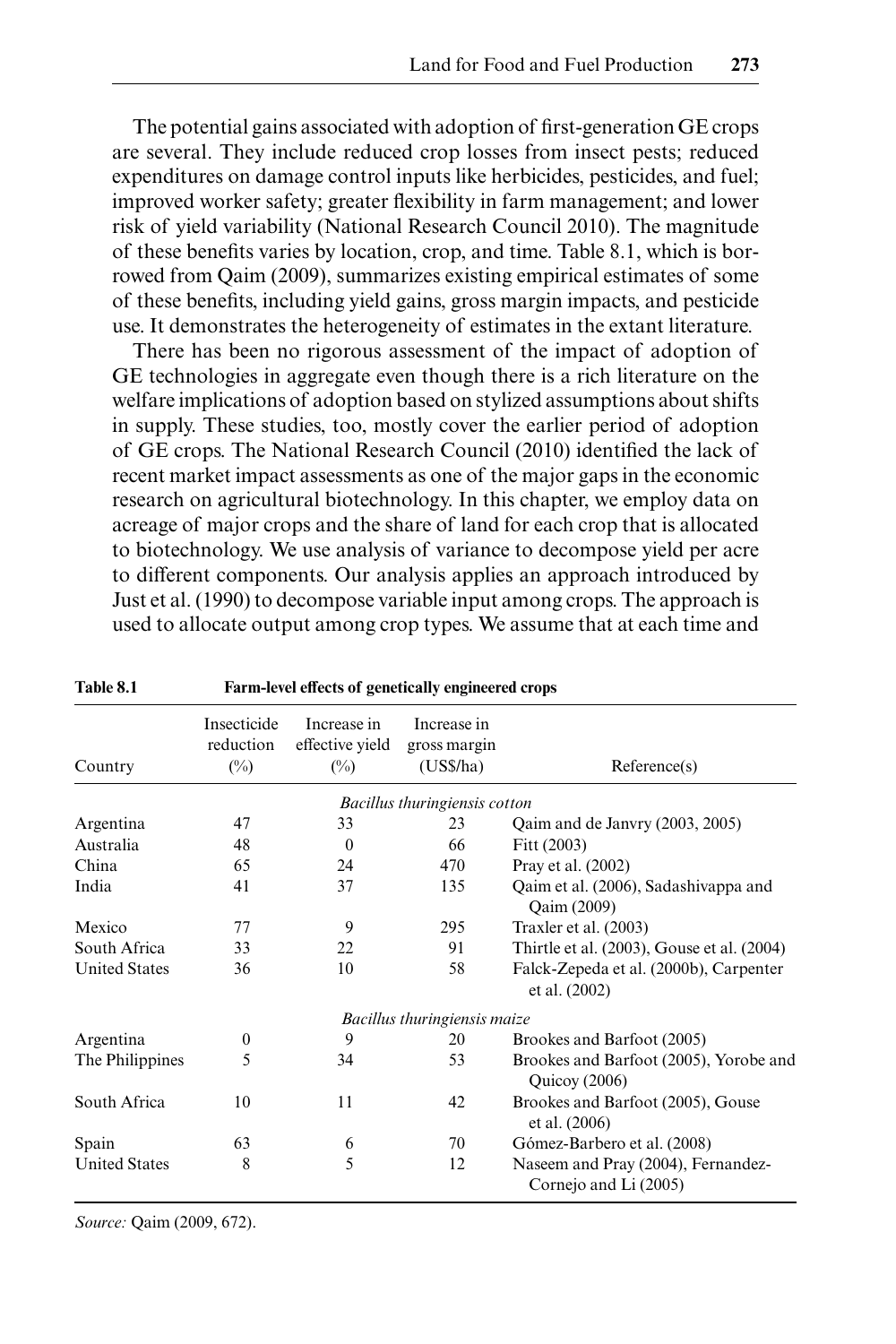location, the yield per acre of each crop with a given technology is fixed, but these yields per acre vary across crops, technologies, and time. This approach has been generalized by Lence and Miller (1998) and applied by Khanna and Zilberman (1999) to decompose aggregate data of energy generation and greenhouse gas (GHG) emissions in different locations. This rather simple approach allows us to rely upon a minimal amount of data to decompose yields. We use our estimate of the partial effect of GE adoption on yields of adopting farmers (a population averaged treatment effect on the treated) to estimate the change in food supply attributable to agricultural biotechnology and parameterize a model of the food market in 2008 in order to assess the effect of GE seeds on food prices during the food crisis.

#### **8.3 Conceptual Model**

In this section, we present a conceptual model that provides the theoretical foundation for the empirical analysis that follows in the next section. We adopt a modeling approach that follows Qaim and Zilberman (2003) and Ameden, Qaim, and Zilberman (2005) that employs the damage control framework of Lichtenberg and Zilberman (1986). This framework distinguishes between inputs that directly affect production, like capital and fertilizer, and inputs that indirectly affect production by reducing crop damage, such as pesticides and mechanical and biological control. Specifically, assume a constant-returns-to-scale agricultural production function. Let yield per acre, *y*, be the product of potential output,  $f_j(z,a)$ , and damage abatement,  $g_i(x, N)$ . Potential output is the output that would obtain if there were no pest damage. It is increasing in production inputs, *z*, like fertilizer, and a heterogeneity parameter, *a*, which characterizes farm quality and is a function of climate, human capital, and land quality. Potential output is also a function of seed variety, *j*, where  $j = 0$  denotes a generic seed variety and  $j = 1$  denotes a local seed variety. It is assumed that for all  $z$  and  $a$ ,  $f_1(z,a) \ge f_0(z,a)$ . Damage abatement is the share of crop not lost due to pest damage. It is increasing at a decreasing rate in use of damage control inputs, *x*, like pesticides, and decreasing in effective pest pressure, *n*. Effective pest pressure is the product of a seed-technology parameter,  $\delta_i$ , and initial pest pressure *N*, that is,  $n = \delta_i N$ , where  $\delta_0 = 1$  denotes conventional seed technology, and  $\delta_1$  < 1 denotes GE seed technology. Consequently, for all *x* and all positive *N*,  $g_1(x,N) \geq g_0(z,N)$ . Effective yield per acre under technology *ij*, then is given by:

(1) 
$$
y_{ij} = g_i(x_{ij}, N) f_j(z_{ij}, a).
$$

With this specification, farmers face at most four distinct seed technology packages: generic-conventional ( $i = 0, j = 0$ ), local-conventional ( $i = 0$ ,  $j = 1$ , generic-GE ( $i = 1, j = 0$ ), and local-GE ( $i = 1, j = 1$ ).

The farmer's problem is: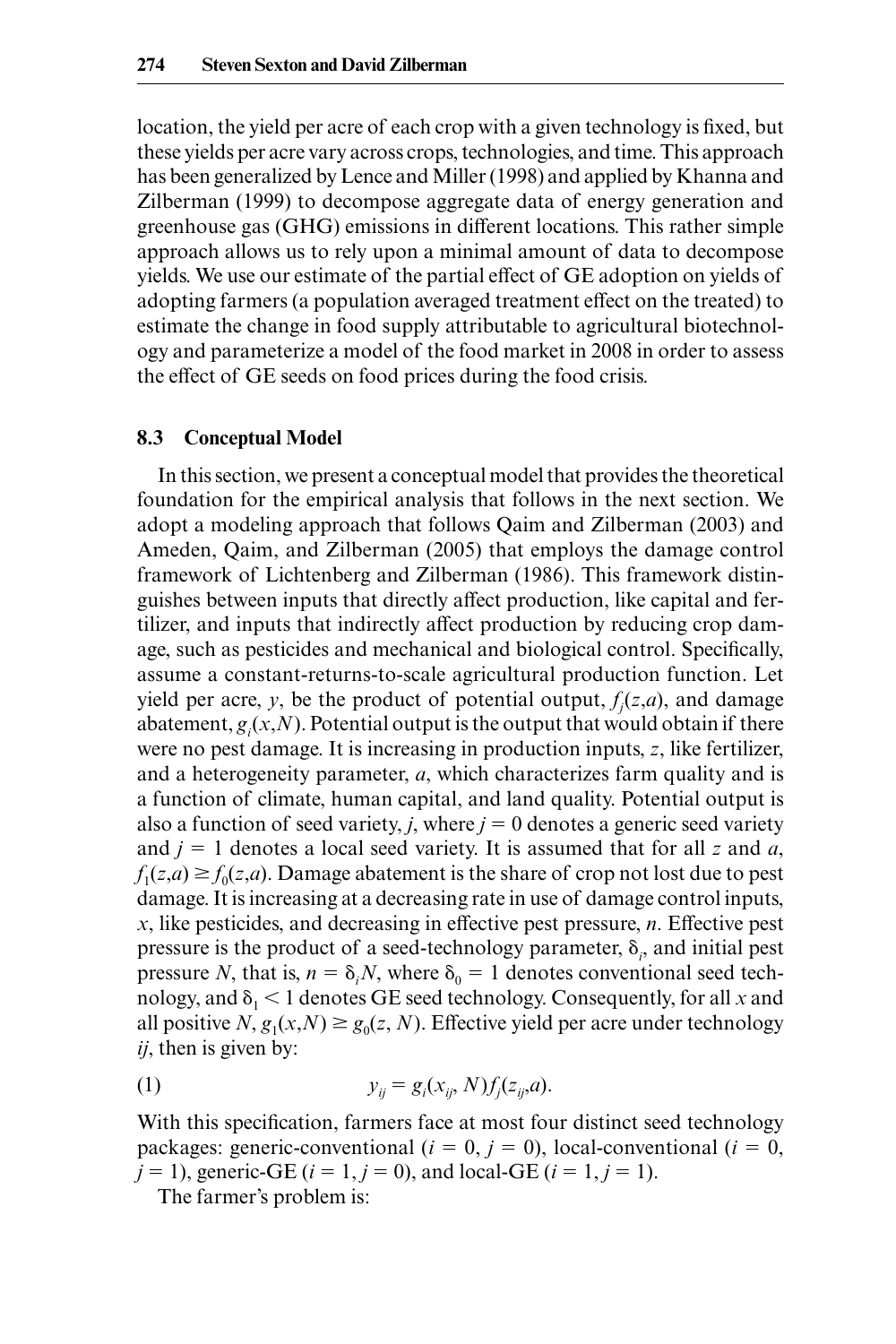(2) 
$$
\max_{z,x,i,j} \pi_{ij} = pg_i(x_{ij}, N) f_j(z_{ij}, a) - wz_{ij} - vx_{ij} - I_{ij},
$$

where *p*, *w*, and *v* are exogenously determined prices for output, production inputs, and damage control inputs, respectively, and where  $I_{ii}$  is a technology fee associated with technology *ij*. It is assumed  $I_{00} < I_{01} < I_{10} < I_{11}$ .

Farmers adopt the technology that yields the highest expected profits. We solve the farmer's problem recursively. First, conditional on seed technology choice and farm quality endowments, producers choose inputs to maximize profits. The profit maximizing quantity of inputs given technology *ij* are functions of prices and land quality, such that:

$$
x_{ij}^* = x_{ij}^*(w, v, p, N)
$$
  

$$
z_{ij}^* = z_{ij}^*(w, v, p, N).
$$

Maximum profits under each technology are obtained by substituting the optimal input demands into the profit function. Farmers select the technology that yields highest expected profits conditional on profits being nonnegative.

Analysis of these optimality conditions yields several results important for the subsequent empirical analysis. First, the adoption of GE crops increases damage abatement, which boosts effective yield under typical conditions. This is true so long as farmers face some pest pressure, and the adoption of GE crops does not require farmers to switch to a low- yield generic seed variety that would lower potential output. In theory, effective output may decline with adoption of GE crops either because a given farmer must switch from a local seed variety to a generic variety in order to adopt the GE technology or because the insertion of the GE trait into the seed germplasm causes an interaction that reduces potential output. In order for effective yield to decline with adoption, the percentage change in potential output must exceed the percentage change in damage abatement in absolute value. In practice, such reductions in effective output with GE adoption, termed "yield drag," have not been a significant problem (National Research Council 2010). Furthermore, the optimizing farmer would only choose to adopt GE seed that exhibited these yield drag effects and thereby reduced total output if the cost savings from reduced damage control expenditures exceeded the revenue loss from foregone yields.

Second, the damage- abatement gain is increasing in pest damage and the price of conventional damage control inputs like fertilizer. We can define the change in damage abatement due to GE crop adoption, assuming no change in the *j*- dimension, as:

(3) 
$$
\Delta g = g_{1j}(x, N) - g_{0j}(x, N).
$$

Then it can be shown that  $d\Delta g/dN > 0$  and  $d\Delta g/dw > 0$ .

Third, GE crop adoption causes an increase in the use of production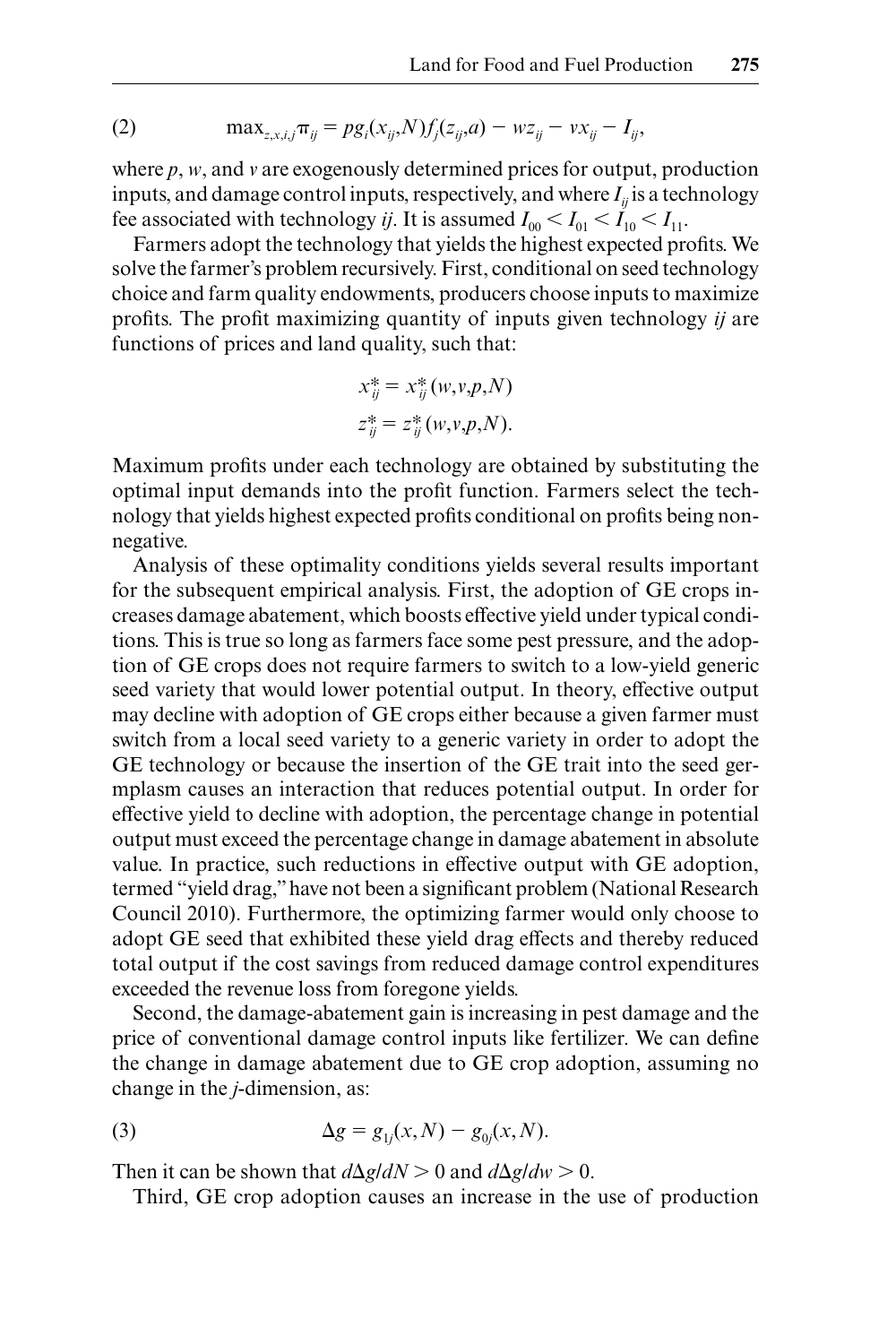inputs like fertilizer. It boosts potential output as long as it does not require a switch from a local seed variety to a generic seed variety. As damage abatement increases, so, too, does the value of marginal product of production inputs increase, holding prices constant. Therefore, farmers employ more production inputs. The increase in production inputs raises potential output, which boosts effective output by more than the reduction in crop damage. Though we are unable to test impacts of GE crop adoption on input-use in the subsequent empirical analysis due to a lack of global data on input use, this result suggests that the yield gain associated with GE crop adoption exceeds the "gene effect" estimated in much of the previous literature. Our empirical estimates of the yield gain associated with GE crop adoption incorporates this additional yield effect that operates through the potential yield function as opposed to the damage abatement function. This makes our yield estimates unique among the estimates of previous analyses.

Fourth, the change in yield due to GE crop adoption is increasing in farm quality, *a*, and pest pressure, *N*. We can decompose the total change in effective yield due to GE crop adoption as:

(4) 
$$
\Delta y = y_{1j} - y_{0j} = f_{1j_0} \Delta g + \Delta f_z g_{1j_1} + \Delta f_j g_{1j_1},
$$

where the first term on the right-hand side of the second equality is the damage abatement effect, the second term is the production input effect, and the third term is the yield drag effect, which can be negative but is typically zero (i.e., if  $j_0 = j_1$  or if  $j_0 = 0$  and  $j_1 = 1$ ). It is easy to show, then, that  $d\Delta y/da > 0$ and  $d\Delta y/dN > 0$ . We do not observe  $\alpha$  and N in our data, so to the extent these theoretical predictions hold in practice, our empirical estimates of the yield gain associated with GE crop adoption may be biased. Failure to control for farm quality may induce an upward bias in the results. However, because the yield gains are expected to be greater with high pest pressure and because high pest pressure may be associated with low-quality farms, failure to control for pest pressure may induce an offsetting downward bias in our results.

#### **8.4 Data and Methods**

The empirical strategy of this chapter is motivated by the global pattern of GE seed adoption. By 2008, farmers in twenty-five countries had planted at least one of the four major GE crops. In most cases, the share of these crops planted to GE seed increased year over year in adopting countries from 1996 to 2008. In the United States, for instance, 12 percent of cotton was planted to GE seeds in 1996, but by 2007, the GE share had reached 87 percent. Some countries adopted multiple GE crops. Many others did not adopt any GE crops. Even some countries that are expected to experience significant benefits from adoption have not adopted because of political economy considerations. This was the case in European and African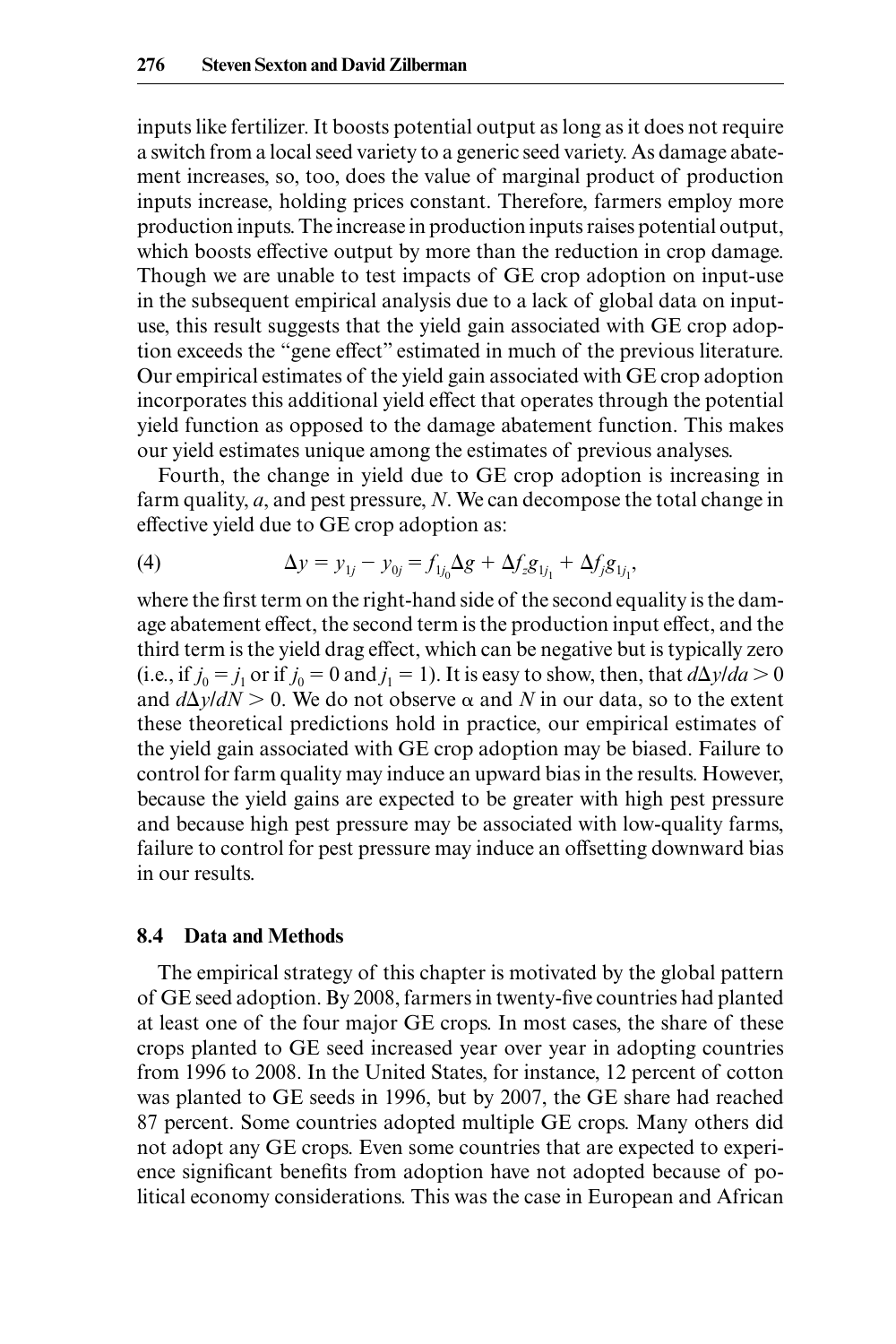countries until 2010. Germany and Romania had deregulated GE technologies but then banned them for political reasons unrelated to their performance on the farm. Countries that did adopt GE crops continued to plant other crops exclusively to conventional seed either because GE alternatives did not exist or because regulation banned some GE crops.

The variation in GE adoption across countries and across time enables the econometrician to control for confounding factors at the country level by employing a panel fixed effects approach that relies on assumptions similar to, but weaker than, those required for estimation in triple differencing procedures. This procedure controls for endogeneity of adoption at the country level, that is, endogeneity of GE crop deregulation. However, estimation of a population average effect of GE crop adoption is subject to the biases described at the end of the preceding section, which stem from the endogeneity of adoption at the farm level, that is, selection on farm quality, which is unobservable in this data. These biases do not impede estimation of a population average effect of GE adoption among adopters, which is the critical coefficient for estimating the increase in food supply attributable to GE technologies.

Motivated by Just et al. (1990), we observe that total output of crop *j* in country *i* at time *t*,  $Q_{ii}$ , is the sum of output produced by each seed technology, *k*. Thus:

(5) 
$$
Q_{jit} = \sum_{k=1}^{K} Q_{jitk},
$$

where  $Q_{iik}$  is the unobserved quantity of crop *j* produced by country *i* at time *t* using seed technology *k*. Define  $L_{iik}$  as the amount of land planted to crop *j* with seed technology *k* in country *i* at time *t*. Then  $q_{jik} = Q_{jik}/L_{jik}$ is the output of crop *j* per unit of land using seed technology  $k$  in country *i* at time *t*. The deterministic component of the  $q_{jik}$ , which is denoted  $q_{jik}^*$ , can be decomposed into a crop-specific average seed-technology effect,  $\beta_{ik}$ , a crop specific time effect,  $\gamma_{i}$ , and a country-specific crop effect,  $\delta_{i}$ . Then *q*∗ *jitk* is given by:

(6) 
$$
q_{jik}^* = \beta_{jk} + \gamma_{jt} + \delta_{ji}.
$$

The  $\beta_{ik}$  are of interest and can be estimated by:

(7) 
$$
Q_{jit} = \delta_j L_{jit} + \beta_{j1} L_{jit}^{GE} + \gamma_{jt} \mathbf{D}_{jt} + \varepsilon_{ji},
$$

where  $L_{jit}$  is total land planted to crop *j* in country *i* at time *t*,  $L_{jit}^{\text{GE}}$  is the land planted to GE seed for crop *j* in country *i* at time *t*,  $D_{it}$  is a crop-specific time dummy (the time dummy for the year 2008 is omitted), and  $\varepsilon_{ii}$  is a random deviation that is assumed normal and identically distributed. Equation (7) is estimated using fixed effects to control for country effects and secular trends. The fixed effects regression also controls for correlated random trends (Wooldridge 2005). Results are reported with White robust standard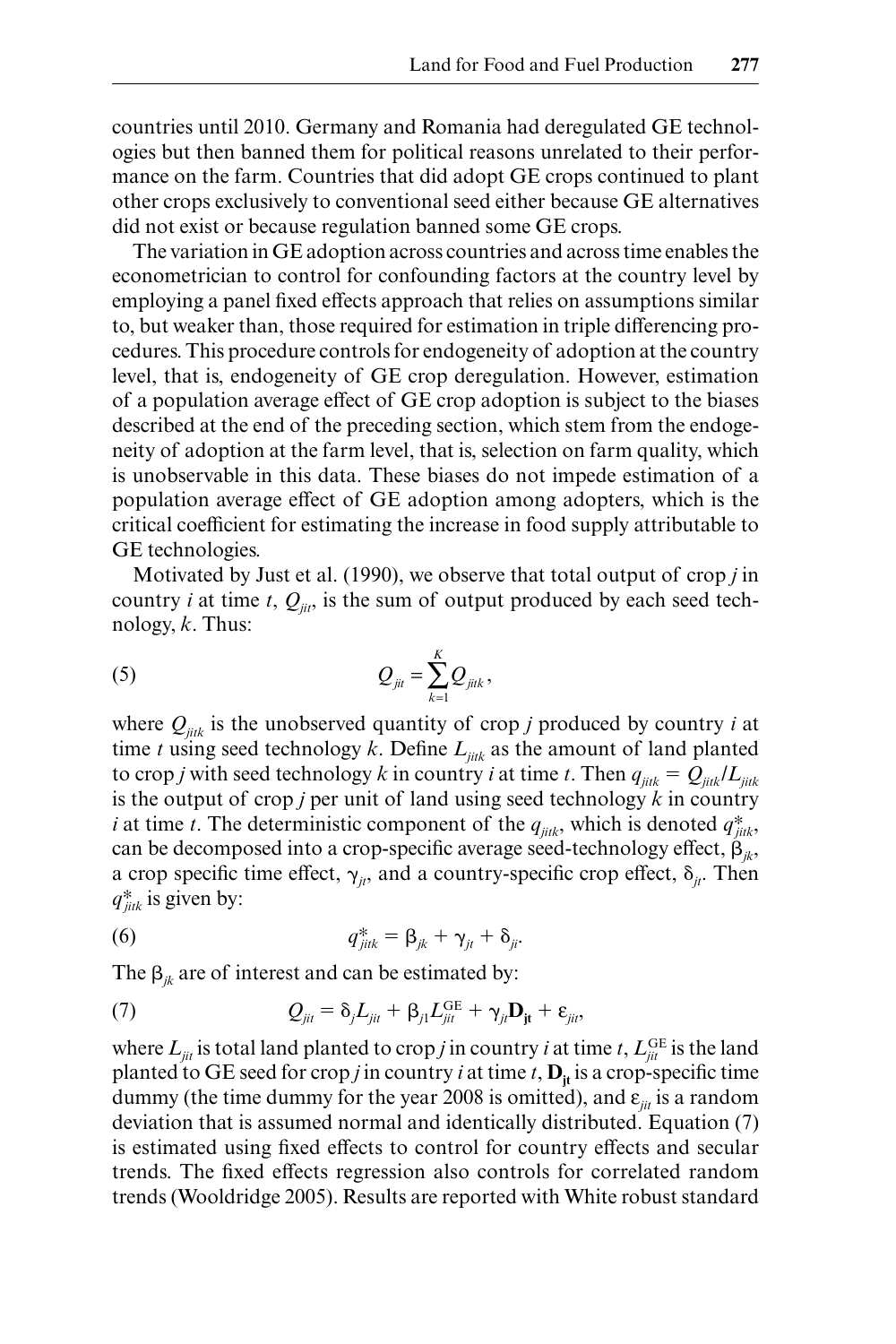errors. The  $\delta_j$  is the average yield on land that does not adopt GE seeds. The  $\beta_{11}$  is the marginal effect on yield attributable to adoption of GE seeds  $(k = 1$  denotes GE seed technology).

Data on total crop output are reported in tonnes and come from the Food and Agriculture Organization (FAO) of the United Nations. Total crop area is reported in hectares by FAO. The area of land planted to GM crops and specific traits was developed by Graham Brookes using data from the International Service for the Acquisition of Agri- Biotech Applications (ISAAA). The data cover the period 1990 to 2008. We include data on every country that adopted any GE crop from 1996 to 2008, as well as the top 100 gross producers of eight principal row crops during the period 1990 to 2008. For these 100 countries, we include observations on each of the four major GE crops (corn, cotton, soybean, and rapeseed) and each of four other principal row crops: wheat, rice, sorghum, and oats. These data comprise 10,717 annual country- level observations on crop output and GE seed area covering 627 country- crop groups. Because not all countries planted all eight crops in every year, the data constitute an unbalanced panel. Summary statistics are provided in tables 8.2 and 8.3.

#### **8.5 Empirical Results**

In the first econometric analysis of the global yield effects of GE seed adoption, we find that agricultural biotechnology generally produces significant yield improvements relative to non-GE seed on adopting farms. Table 8.4 reports results from estimation of equation  $(7)$ .<sup>2</sup> In all cases, the coefficients of interest, the  $\beta$ , are statistically significant at the 99 percent level. Thus, the partial effect of GE seed adoption among adopters is positive and significant. Row  $(1)$  of table 8.5 reports the gain in yield from adoption of GE seed as a percent of total yield per acre.<sup>3</sup> The GE-seed effect on yields is greatest for crops with IR traits, that is, maize and cotton. Yield gains for GE cotton and maize—available in IR, HT, and stacked varieties—are estimated to be 65 percent and 45.6 percent, respectively. Yield gains for HT rapeseed and soybean are 25.4 percent and 12.4 percent, respectively. These estimates reflect the theoretical prediction that yield gains are larger for seeds expressing IR traits than for seeds expressing only HT traits because the HT trait largely permits substitution to cheaper and less- toxic chemicals. The primary effect of HT seed, then, is to reduce the cost of damage control and lessen the toxicity of chemicals applied to fields. As damage control becomes more cost-effective, however, increased damage control effort will be undertaken, which boosts effective yields and may boost potential yield as well.

<sup>2.</sup> Only coefficients of interest are reported. Full results are available from the authors by request.

<sup>3.</sup> Determined as  $100 \cdot \delta_{ii}/\beta_{ik}$ .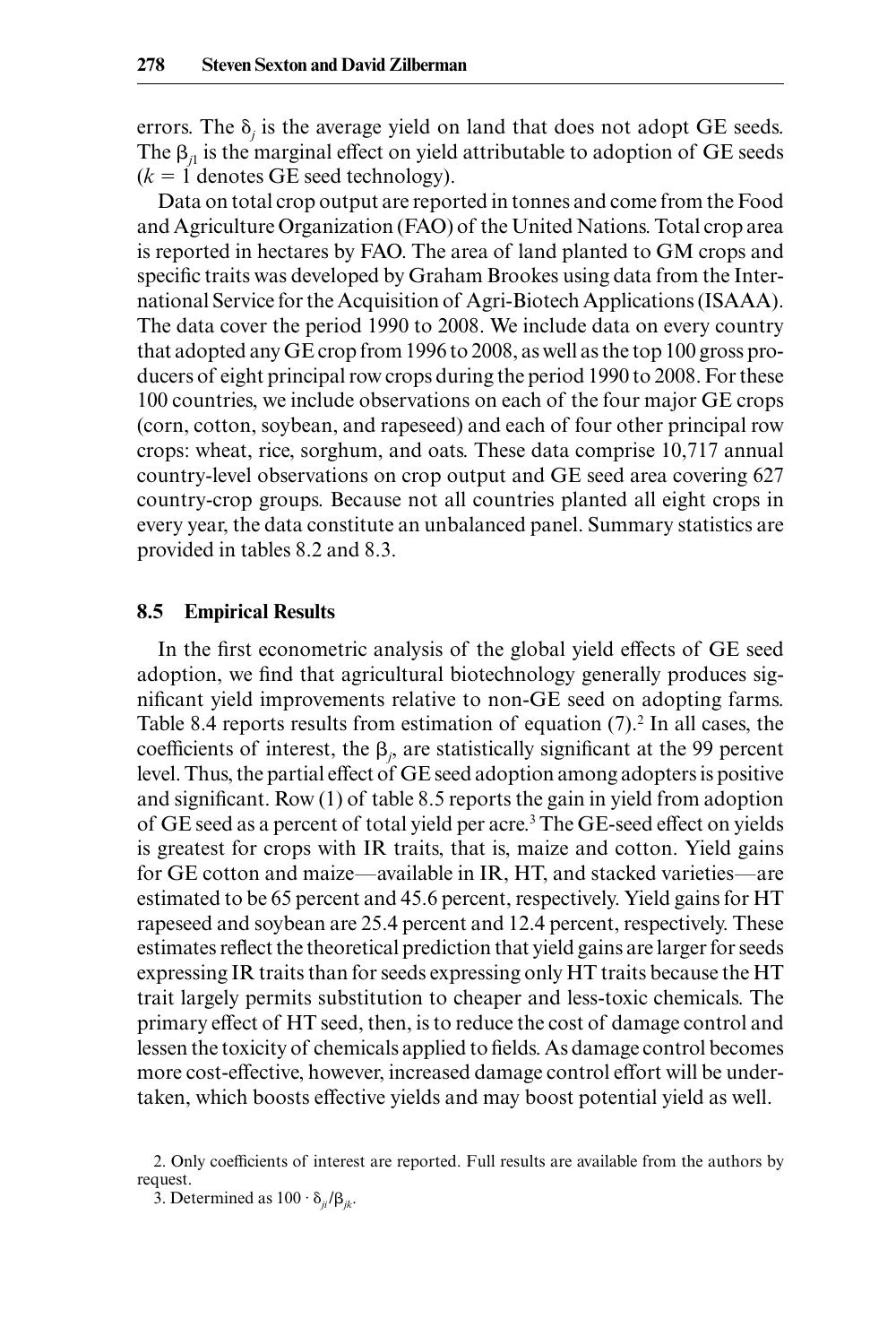|                             | All           | Developing   | Developed    | Adopters     | Nonadopters  |
|-----------------------------|---------------|--------------|--------------|--------------|--------------|
|                             |               | Cotton       |              |              |              |
| Yield                       | 15,521.02     | 14.155.02    | 27,981.82    | 19,070.02    | 14,492.22    |
|                             | (9,278.30)    | (7,954.58)   | (11, 074.55) | (10, 174.24) | (8,741.64)   |
| Seed share                  |               |              |              |              |              |
| Genetically engineered      | 0.03          | 0.02         | 0.11         | 0.13         |              |
|                             | (0.14)        | (0.11)       | (0.26)       | (0.27)       |              |
| Herbicide tolerant          | 0.01          | 0.01         | 0.08         | 0.06         | NA           |
|                             | (0.06)        | (0.21)       | (0.09)       | (0.18)       |              |
| Insect resistant            | 0.02          | 0.02         | 0.08         | 0.11         | NA           |
|                             | (0.11)        | (0.09)       | (0.20)       | (0.21)       |              |
| No. of observations         | 1,326         | 1,195        | 131          | 298          | 1,028        |
|                             |               | Maize        |              |              |              |
| Yield                       | 34,603.04     | 25,987.91    | 68,774.78    | 43,716.00    | 31,515.07    |
|                             | (26, 844, 58) | (17, 823.54) | (29, 293.47) | (25, 478.89) | (26, 601.66) |
| Seed share                  |               |              |              |              |              |
| Genetically engineered      | 0.01          | 0.01         | 0.03         | 0.05         | NA           |
|                             | (0.09)        | (0.07)       | (0.13)       | (0.17)       |              |
| Herbicide tolerant          | 0.00          | 0.00         | 0.01         | 0.01         | NA           |
|                             | (0.03)        | (0.01)       | (0.07)       | (0.07)       |              |
| Insect resistant            | 0.01          | 0.00         | 0.02         | 0.05         | NA           |
|                             | (0.07)        | (0.06)       | (0.09)       | (0.14)       |              |
| No. of observations         | 1,778         | 1,420        | 358          | 450          | 1,328        |
|                             |               | Rapeseed     |              |              |              |
| Yield                       | 16,164.46     | 13,623.73    | 20,363.35    | 17,313.31    | 15,421.09    |
|                             | (8,082.97)    | (6,935.72)   | (8,104.34)   | (7,674.74)   | (8,259.82)   |
| Genetically engineered seed | 0.02          | 0.01         | 0.05         | 0.05         | <b>NA</b>    |
| share                       | (0.11)        | (0.07)       | (0.18)       | (0.18)       |              |
| No. of observations         | 756           | 471          | 285          | 297          | 459          |
|                             |               | Soybean      |              |              |              |
| Yield                       | 15,760.13     | 14,334.70    | 21,177.71    | 18,841.01    | 14,559.26    |
|                             | (8,049.53)    | (7,789,70)   | (6,594.89)   | (5,634,42)   | (8,518.93)   |
| Seed share                  |               |              |              |              |              |
| Genetically engineered      | 0.03          | 0.01         | 0.04         | 0.12         | <b>NA</b>    |
|                             | (0.15)        | (0.07)       | (0.17)       | (0.27)       |              |
| Herbicide tolerant          | 0.03          | 0.03         | 0.04         | 0.12         | NA           |
|                             | (0.16)        | (0.15)       | (0.17)       | (0.27)       |              |
| No. of observations         | 1,469         | 1,163        | 306          | 412          | 1,119        |

**Table 8.2 Summary statistics: Genetically engineered and trait shares**

*Notes:* Means with standard deviations in parentheses.  $NA = not$  applicable.

In order to test the theory that yield gains from GE crop adoption will be greatest in regions that suffer high pest pressure and have diminished access to chemical pest control agents, we estimate equation (7) separately for developed and developing countries. Because many developing countries effectively employ chemical pest control agents and because pest pressure is expected to be greatest in tropical regions, categorizing countries by eco-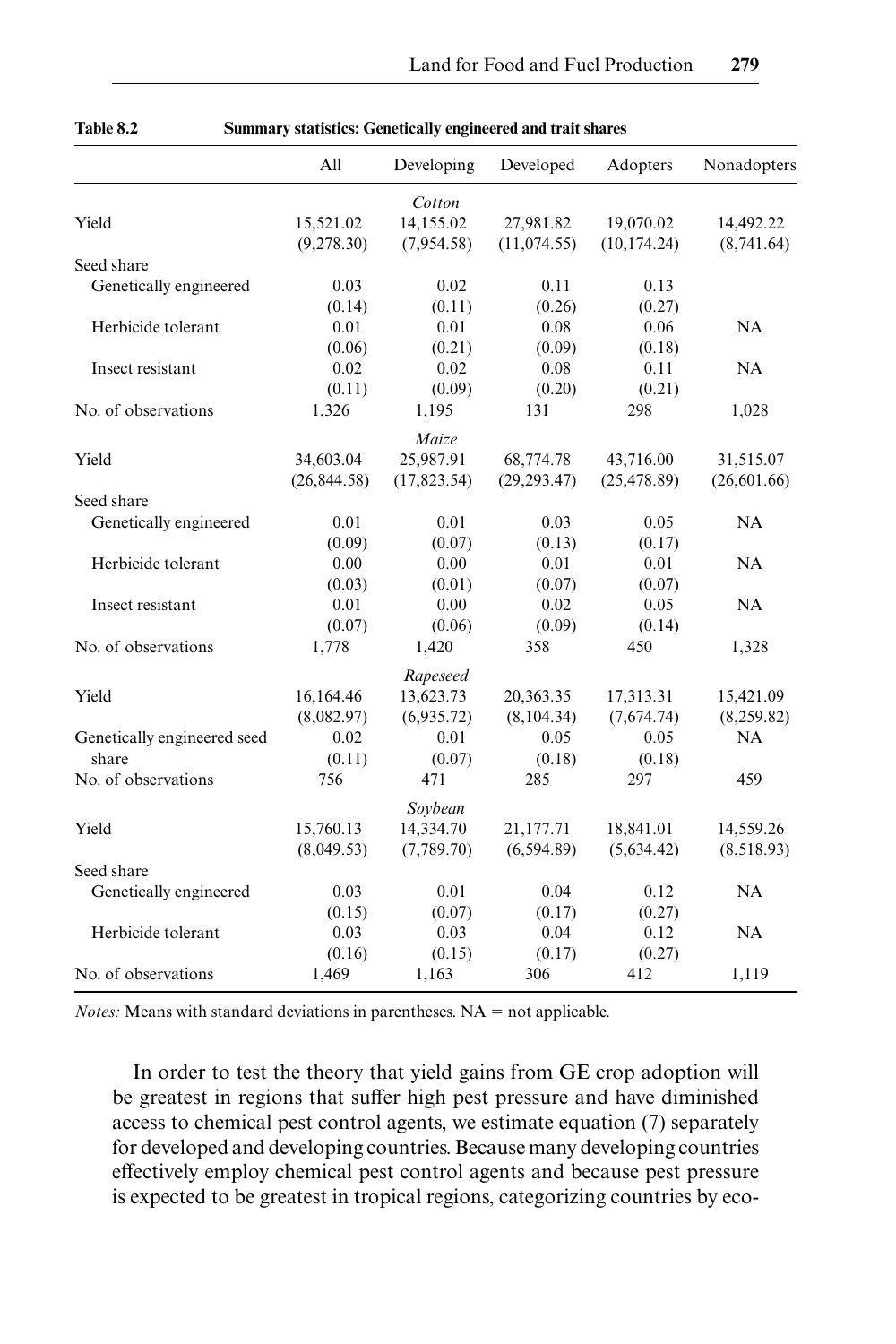| 1 apie 8.5            | Summary statistics: Harvest, genetically engineered, and trait areas |               |                |                |              |  |
|-----------------------|----------------------------------------------------------------------|---------------|----------------|----------------|--------------|--|
|                       | All                                                                  | Developing    | Developed      | Adopters       | Nonadopters  |  |
|                       |                                                                      | Cotton        |                |                |              |  |
| Harvest area          | 474,349.90                                                           | 428,056.00    | 896,649.60     | 1,379,338.00   | 212,009.10   |  |
|                       | (36,980.19)                                                          | (37, 104.66)  | (155, 609.40)  | (145, 291.90)  | (14, 420.28) |  |
| Area                  |                                                                      |               |                |                |              |  |
| Genetically           | 68,553.91                                                            | 40,843.28     | 321,334.10     | 305,041.90     | NA           |  |
| engineered            | (13,715.36)                                                          | (11, 320.57)  | (90, 135, 19)  | (59,087.57)    |              |  |
| Heat tolerant         | 14,809.95                                                            | 794.37        | 142,662.00     | 65,899.31      | NA           |  |
|                       | (4, 238.49)                                                          | (326.75)      | (41, 290.66)   | (18, 581.88)   |              |  |
| Insect resistant      | 45,593.07                                                            | 39,889.99     | 97,617.34      | 202,873.90     | NA           |  |
|                       | (10, 514, 57)                                                        | (11, 313.96)  | (25, 651, 71)  | (45,686.30)    |              |  |
| No. of observations   | 1,326                                                                | 1,195         | 131            | 298            | 1,028        |  |
|                       |                                                                      | Maize         |                |                |              |  |
| Harvest area          | 1,479,825.00                                                         | 1,360,254.00  | 1,954,099.00   | 4,148,485.00   | 575,534.70   |  |
|                       | (98, 446.21)                                                         | (88,076,30)   | (341, 315, 70) | (355, 597.30)  | (21, 051.80) |  |
| Genetically           | 109,796.70                                                           | 15,909.59     | 482,198.30     | 433,819.10     | <b>NA</b>    |  |
| engineered area       | (30, 228.59)                                                         | (4, 282, 14)  | (147, 695, 10) | (118, 219.00)  |              |  |
| Heat-tolerant area    | 48,679.08                                                            | 2,454.09      | 232,029.60     | 192,336.50     | NA           |  |
|                       | (18, 522.17)                                                         | (861.15)      | (91, 386, 47)  | (72,822.68)    |              |  |
| Insect resistant area | 97,552.94                                                            | 14,295.37     | 427,792.50     | 385,442.50     | <b>NA</b>    |  |
|                       | (29, 210.24)                                                         | (3,861.43)    | (143,092,30)   | (114, 434, 10) |              |  |
| No. of observations   | 1,778                                                                | 1,420         | 358            | 450            | 1,328        |  |
|                       |                                                                      | Rapeseed      |                |                |              |  |
| Harvest area          | 579,795.00                                                           | 586,433.90    | 568,823.40     | 1,378,898.00   | 62,728.59    |  |
|                       | (56, 032, 14)                                                        | (78, 956, 79) | (71, 337, 53)  | (129, 412, 50) | (5,906.97)   |  |
| Heat-tolerant area    | 56,013.80                                                            |               | 148,584.00     | 142,580.60     | NA           |  |
|                       | (16,089,23)                                                          |               | (42, 155.01)   | (40, 484, 63)  |              |  |
| No. of observations   | 756                                                                  | 471           | 285            | 297            | 459          |  |
|                       |                                                                      | Soybean       |                |                |              |  |
| Harvest area          | 955,104.90                                                           | 729,134.40    | 1,813,940.00   | 3,208,778.00   | 76,662.81    |  |
|                       | (100, 410.50)                                                        | (78, 176.62)  | (376,048.00)   | (333, 191.70)  | (5,633.53)   |  |
| Heat-tolerant area    | 324,252.10                                                           | 185,842.00    | 850,301.00     | 1,156,132.00   | NA           |  |
|                       | (62, 136.70)                                                         | (42, 322.81)  | (249, 257, 40) | (216, 403.60)  |              |  |
| No. of observations   | 1.469                                                                | 1.163         | 306            | 412            | 1,119        |  |

**Table 8.3 Summary statistics: Harvest, genetically engineered, and trait areas**

*Note:* See table 8.2 notes.

nomic status is admittedly crude. The development literature has struggled, however, to develop appropriate country classifications according to agroecological factors and doing so is beyond the scope of this chapter. Nevertheless, estimated yield effects from the separate regressions of the developed and developing country samples does support the theory from section 8.3. The separate estimation of GE-seed effects for developed and developing countries are reported in tables 8.6 and 8.7, respectively. The magnitudes of these effects relative to conventional seed effects are summarized in rows (2) and (3) of table 8.5. The estimated yield gains associated with GE seed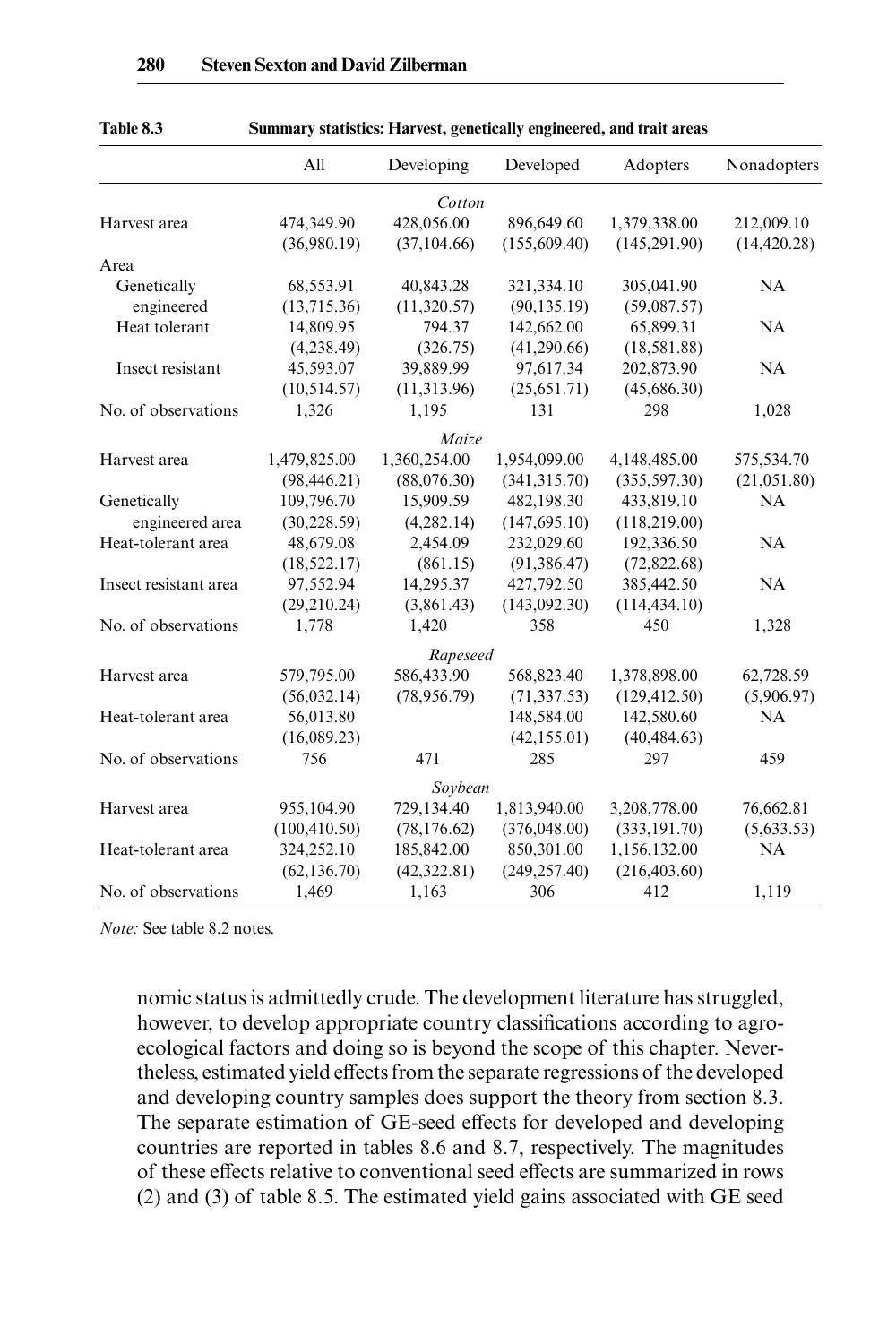| Crop                | Total area (1) | Genetically<br>engineered area (2) |
|---------------------|----------------|------------------------------------|
| Cotton              | $1.313***$     | $0.854***$                         |
|                     | (0.220)        | (0.130)                            |
| Maize               | $6.363***$     | $2.902***$                         |
|                     | (0.548)        | (0.419)                            |
| Rapeseed            | 1.499***       | $0.382***$                         |
|                     | (0.128)        | (0.107)                            |
| Soybean             | $2.461***$     | $0.307***$                         |
|                     | (0.203)        | (0.112)                            |
| Oats                | $1.202***$     |                                    |
|                     | (0.0917)       |                                    |
| Rice                | 5.094***       |                                    |
|                     | (0.545)        |                                    |
| Sorghum             | $1.236***$     |                                    |
|                     | (0.194)        |                                    |
| Wheat               | $2.257***$     |                                    |
|                     | (0.254)        |                                    |
| Constant            | $-366,994$     |                                    |
|                     | (239, 633)     |                                    |
| No. of observations | 10,717         |                                    |
| No. of groups       | 627            |                                    |
| $R^2$               | 0.728          |                                    |

| <b>Table 8.4</b> | Genetically engineered seed adoption effects |  |
|------------------|----------------------------------------------|--|
|------------------|----------------------------------------------|--|

*Note:* Robust standard errors in parentheses.

∗∗∗Signifi cant at the 1 percent level.

| Table 8.5            | Yield gain from genetically engineered seed as percent of yield |             |              |               |  |  |  |
|----------------------|-----------------------------------------------------------------|-------------|--------------|---------------|--|--|--|
| Variable             | $\text{Cottom}(\mathbf{1})$                                     | Maize $(2)$ | Rapeseed (3) | Soybean $(4)$ |  |  |  |
| All countries        | 65.042                                                          | 45.607      | 25.484       | 12.475        |  |  |  |
| Developed countries  | 22.886                                                          | 15.193      | 24.057       | 7.040         |  |  |  |
| Developing countries | 109.510                                                         | 56.403      | <b>NA</b>    | 30.189        |  |  |  |

*Note:*  $NA = not applicable.$ 

are greater in developing countries than in developed countries for each GE crop. These differences are statistically significant at the 95 percent level.

We further estimate equation (7) with the addition of GE and non-GE time trends. These results are reported in table 8.8. We find a positive and significant trend associated with non-GE crop yields for cotton, maize, rapeseed, rice, and wheat. These correspond to 1.37 percent, 0.99 percent, 2.17 percent, 0.65 percent, and 1.16 percent annual growth from 1990 to 2008 for each of these crops, respectively. The GE cotton, rapeseed, and soybean exhibited statistically significant positive yield growth over the same time period, suggesting that learning by doing and learning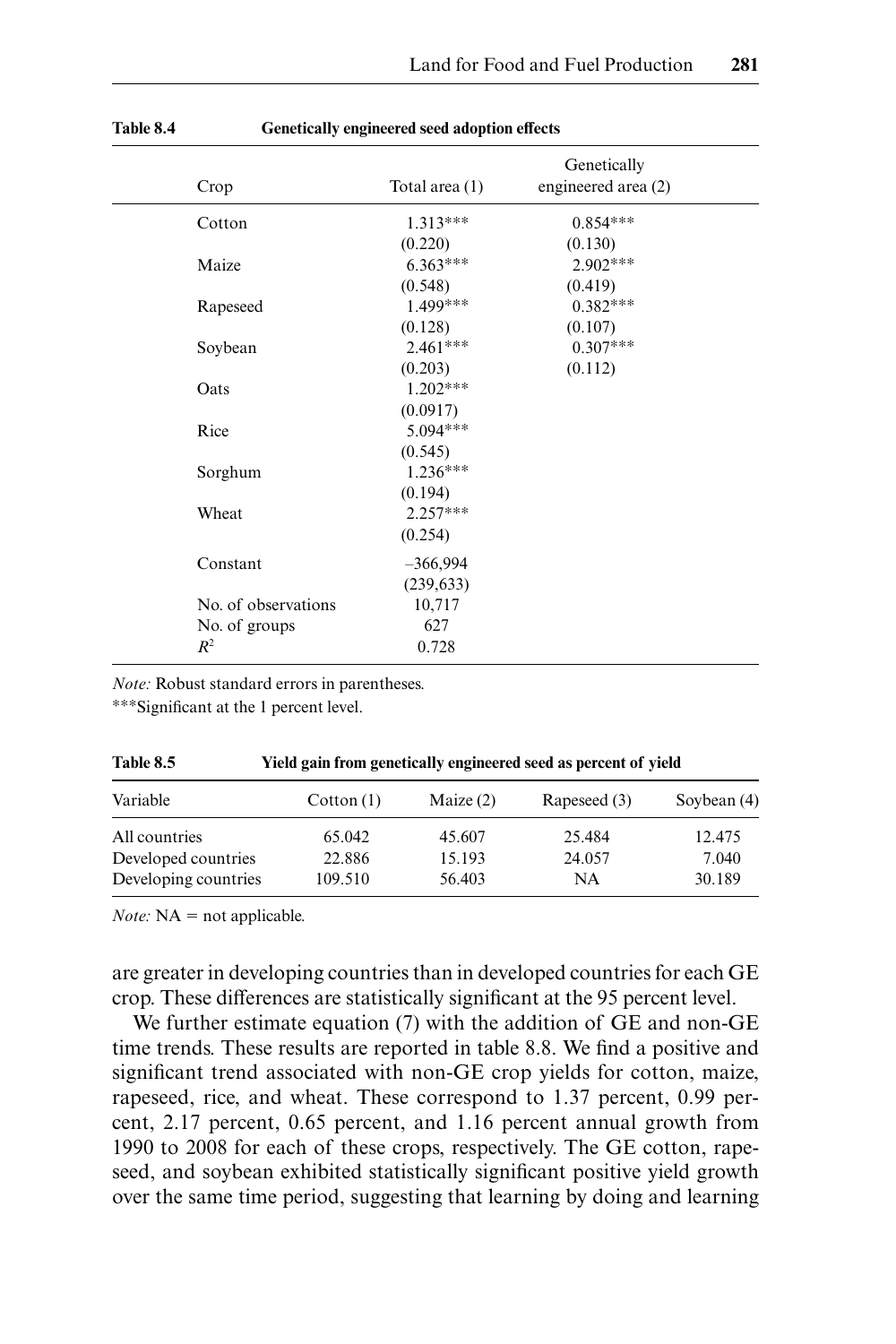| Crop                | Total area $(1)$ | Genetically<br>engineered area (2) |
|---------------------|------------------|------------------------------------|
| Cotton              | 1.407***         | $0.322***$                         |
|                     | (0.267)          | (0.105)                            |
| Maize               | 12.440***        | 1.890***                           |
|                     | (2.867)          | (0.485)                            |
| Rapeseed            | $1.538***$       | $0.370***$                         |
|                     | (0.126)          | (0.099)                            |
| Soybean             | $2.784***$       | 0.196                              |
|                     | (0.624)          | (0.164)                            |
| Oats                | $2.149***$       |                                    |
|                     | (0.115)          |                                    |
| Rice                | 5.381***         |                                    |
|                     | (1.154)          |                                    |
| Sorghum             | $4.572***$       |                                    |
|                     | (0.366)          |                                    |
| Wheat               | $2.189***$       |                                    |
|                     | (0.222)          |                                    |
| Constant            | $-453,968*$      |                                    |
|                     | (262, 868)       |                                    |
| No. of observations | 2,208            |                                    |
| No. of groups       | 150              |                                    |
| $R^2$               | 0.848            |                                    |

Table 8.6 **Genetically engineered seed adoption effects in developed countries** 

*Note:* Robust standard errors in parentheses.

∗∗∗Signifi cant at the 1 percent level.

∗Signifi cant at the 10 percent level.

by using have fueled yield growth that dominates declines caused by the pattern of adoption (i.e., expansion of GE seed to farms that benefit less) and development of resistance to complementary chemicals. When the GE-seed trends are introduced, however, significance of the average GE-seed effect is lost except in maize.

The foregoing results demonstrate that GE crop adoption generally has statistically and economically significant effects on yields. As the threshold adoption model introduced in section 8.3 demonstrates, farmers select to adopt GE technologies based on their expected gain. These gains are expected to increase in pest pressure and farm quality. Our estimates do not control for the selection at the farm level. To the extent that GE crops are adopted on farms of higher quality, these estimates will be upwardly biased estimates of the population average treatment effect (PATE). However, they represent unbiased estimates of the population- average treatment effect of the treated (Imbens and Wooldridge 2009). These estimates of yield gains among adopters are not inconsistent with some estimates in the existing literature based on field trials that control for the farmer selection problem.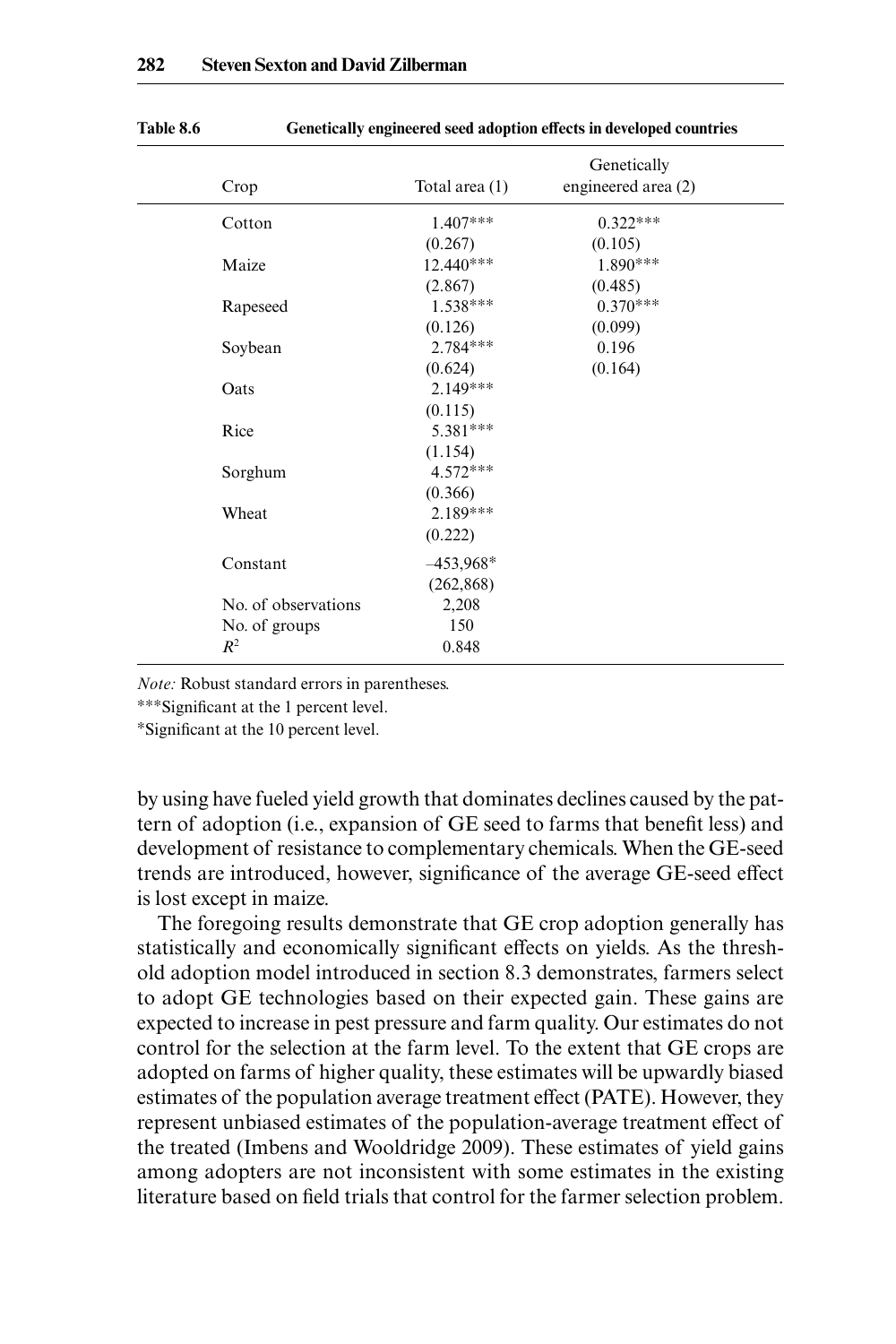| Crop                | Total area $(1)$ | Genetically<br>engineered area (2) |
|---------------------|------------------|------------------------------------|
| Cotton              | $1.062***$       | $1.163***$                         |
|                     | (0.239)          | (0.219)                            |
| Maize               | $5.404***$       | $3.048***$                         |
|                     | (0.508)          | (0.409)                            |
| Rapeseed            | $1.476***$       |                                    |
|                     | (0.210)          |                                    |
| Soybean             | $2.120***$       | $0.640***$                         |
|                     | (0.273)          | (0.191)                            |
| Oats                | $1.123***$       |                                    |
|                     | (0.091)          |                                    |
| Rice                | 5.058***         |                                    |
|                     | (0.549)          |                                    |
| Sorghum             | $0.966***$       |                                    |
|                     | (0.124)          |                                    |
| Wheat               | $2.250***$       |                                    |
|                     | (0.390)          |                                    |
| Constant            | $-453,968*$      |                                    |
|                     | (262, 868)       |                                    |
| No. of observations | 8,509            |                                    |
| No. of groups       | 477              |                                    |
| $R^2$               | 0.650            |                                    |

| <b>Table 8.7</b> | Genetically engineered seed adoption effects in developing countries |  |  |
|------------------|----------------------------------------------------------------------|--|--|
|                  |                                                                      |  |  |

*Note:* Robust standard errors in parentheses.

∗∗∗Signifi cant at the 1 percent level.

∗Signifi cant at the 10 percent level.

Furthermore, unlike studies based on field trials, we have not endeavored to estimate a "gene" effect, but rather the "GE-adoption" effect, which incorporates behavioral responses to GE adoption, including the adoption of other technologies and farming practices and changes in production input use (e.g., fertilizer-use) that theory predicts will boost potential output. The GE- adoption effect that we estimate should dominate the gene effect estimated in the extant literature.

While the potential for upward bias of a PATE estimate is real, it should also be noted that the upward bias traditionally associated with the endogeneity of technology adoption should be somewhat minimized in this case for several reasons. First, the technology under consideration serves to reduce the complexity of farming, suggesting that farmers with less human capital may benefit the most from adoption. Second, while theory predicts the gains increase in land quality, it also suggests the benefits of adoption will be greater where pest pressure is higher. It is not clear this land will be of higher quality than land with less pest pressure. It is quite possible that pest pressure is negatively correlated with land quality such that the positive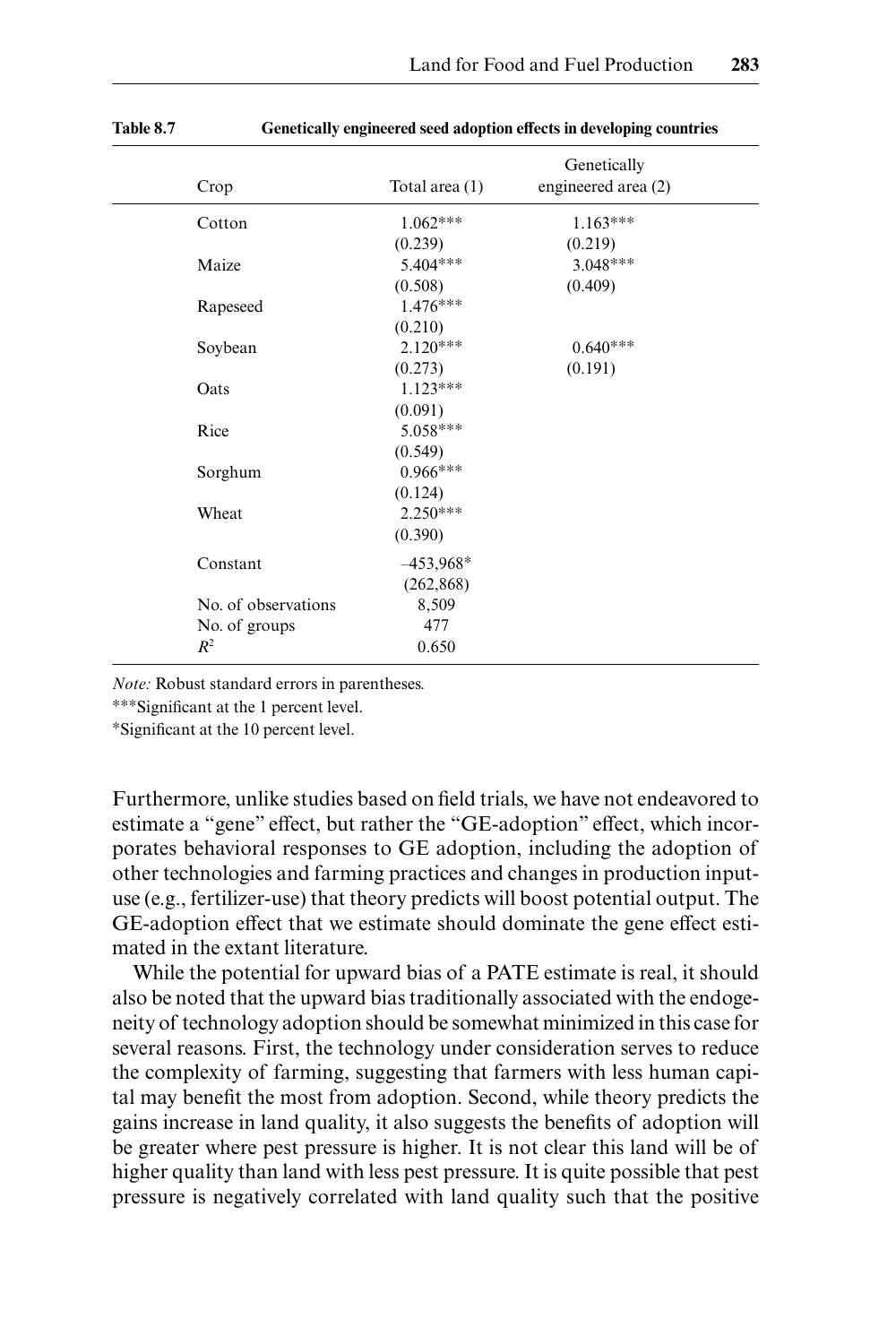| Table 8.8<br>Crop | Genetically modified and conventional seed yield trends |                                         |                             |                                          |  |  |
|-------------------|---------------------------------------------------------|-----------------------------------------|-----------------------------|------------------------------------------|--|--|
|                   | Total area<br>(1)                                       | Genetically<br>engineered<br>area $(2)$ | Conventional<br>trend $(3)$ | Genetically<br>engineered<br>trend $(4)$ |  |  |
| Cotton            | $1240***$                                               | $-0.164$                                | $0.017**$                   | $0.077***$                               |  |  |

 $(0.294)$   $(0.297)$   $(0.009)$   $(0.026)$ 

Maize 5.055∗∗∗ 2.586∗∗∗ 0.050∗∗ –0.033  $(1.610)$   $(0.515)$   $(0.024)$   $(0.030)$ Rapeseed 1.262<sup>∗∗∗</sup> –0.049 0.027<sup>∗∗∗</sup> 0.016<sup>∗∗∗</sup>  $(0.101)$   $(0.092)$   $(0.009)$   $(0.005)$ Soybean 2.374<sup>∗∗∗</sup> 0.005 0.008 0.026<sup>∗∗</sup>  $(0.158)$   $(0.122)$   $(0.015)$   $(0.012)$ Oats 1.336∗∗∗ 0.015  $(0.092)$ <br>5.267\*\*\* 0.034\* Rice 5.267<sup>∗∗∗</sup> 0.034<sup>∗∗∗</sup>  $(0.545)$   $(0.002)$ Sorghum 1.250∗∗∗ 0.002  $(0.194)$ <br>2.584\*\*\*  $0.030*$ Wheat 2.584<sup>\*\*\*</sup> 0.030<sup>\*\*\*</sup>  $(0.254)$   $(0.007)$ 

*Note:* Robust standard errors in parentheses.

∗∗∗Signifi cant at the 1 percent level.

∗Signifi cant at the 5 percent level.

selection bias will be muted. Depending on the distribution of pest pressure and quality, the selection bias could be negative. Third, GE seed is adopted on marginal land that was not profitably farmed before the introduction of the technology. This land expansion effect further diminishes the likelihood that the quality of farms that adopt GE crops far exceeds the quality of farms that do not adopt.

### **8.6 Simulating Impacts during the 2008 Food Crisis**

In 2008, a global food crisis induced hunger and starvation in poor regions of the world as prices for grains rose dramatically and major food producing countries slashed exports to protect domestic markets. Food prices reached near- record levels in 2008, with some commodity prices nearly doubling in just a few years and food indexes climbing 56 percent in one year. The dramatic run- up in food prices in 2008 coincided with record biofuel production, so much of the blame for food insecurity was leveled at the diversion of harvest from food to fuel uses.

Without the increased food supply afforded by agricultural biotechnology adoption, prices would have climbed even higher. Using partial equilibrium analysis, it is possible to consider what would have happened to food markets in 2008 if observed levels of biofuel production had prevailed and the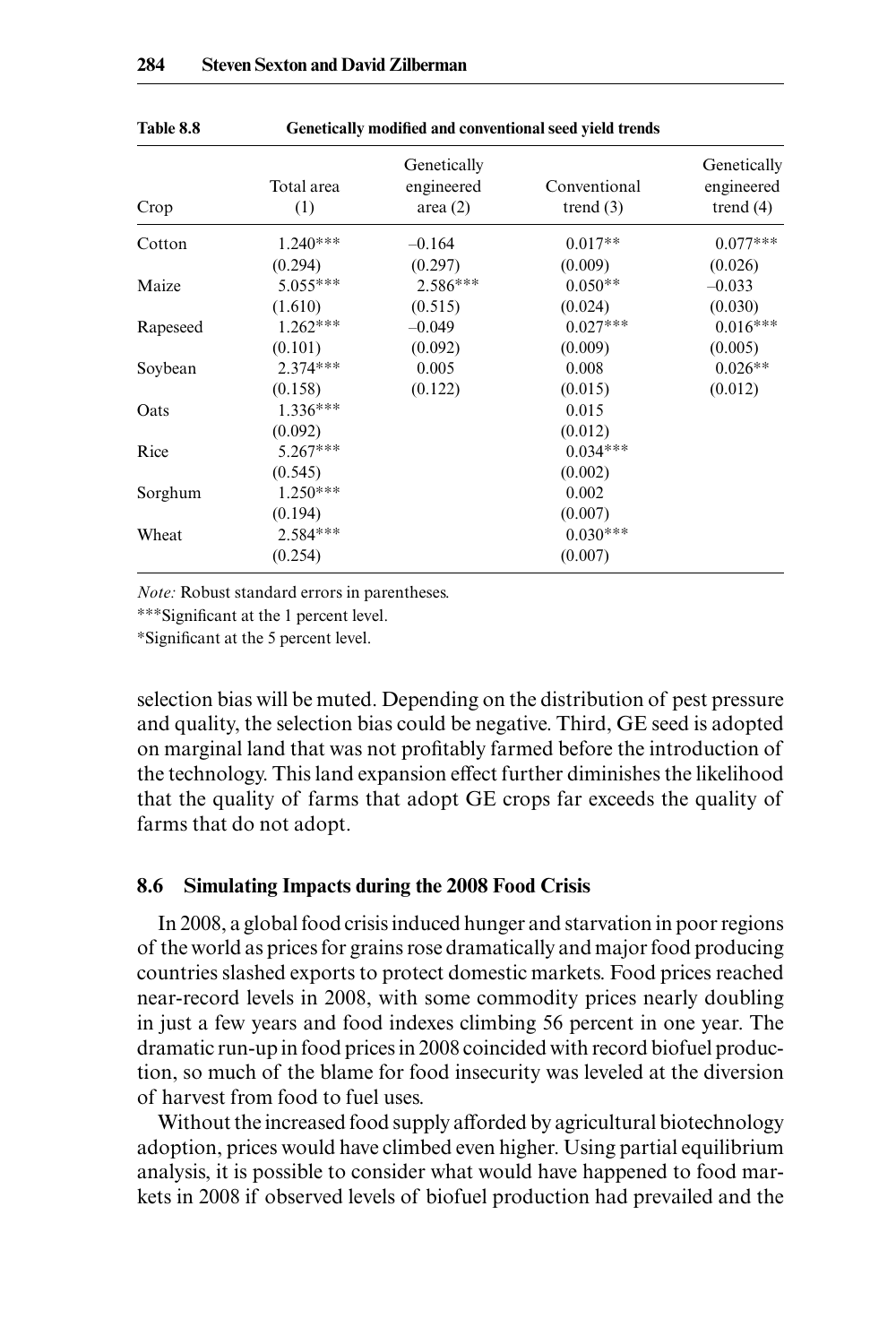| Table 8.9                      | <b>Simulation scenarios</b>        |            |            |            |  |  |
|--------------------------------|------------------------------------|------------|------------|------------|--|--|
|                                |                                    | Scenario 1 | Scenario 2 | Scenario 3 |  |  |
|                                | Own-price elasticity of demand     | $-0.300$   | $-0.500$   | $-0.300$   |  |  |
| Own-price elasticity of supply |                                    | 0.300      | 0.300      | 0.300      |  |  |
|                                | Cross-price elasticities of demand | 0.050      | 0.050      | 0.050      |  |  |
|                                | Cross-price elasticities of supply | $-0.100$   | $-0.100$   | $-0.075$   |  |  |

additional output attributable to GE seed adoption had not. To this end, we employ a multimarket framework to model the impacts of 2008 biofuel production on soybean, maize, wheat, and rapeseed. We assume a global market for commodities and simulate three separate assumptions on own and cross- price elasticities of demand and supply. These scenarios are summarized in table 8.9. Scenario 1 is characterized by reasonable elasticity assumptions based on estimated elasticities in the literature. Scenario 2 is characterized by more elastic demand, and Scenario 3 incorporates greater substitutability among crop supply. The supply attributable to GE crop adoption is determined by multiplying the estimated GE yield gain by the area planted to GE crops for each crop.<sup>4</sup> We further parametrize the model based on observed prices and quantities in 2008. We then consider the price effect of biofuel production by subtracting biofuel demand and finding the new equilibrium price.

Global biofuel production in 2008 recruited 86 million tons (10 percent) of global maize production and 8.6 million tons of global vegetable oil, which we assume was equally drawn from soybean and rapeseed production to constitute 7 percent of the global rapeseed harvest and 2 percent of the global soybean harvest. This increased demand for maize, soybean, and rapeseed increased prices 67 percent, 40 percent, 36 percent, and 57 percent for maize, soybean, wheat, and rapeseed, respectively. As reported in table 8.10, world prices for these four commodities would have been between 26 percent and 40 percent lower without biofuel demand given the assumptions of Scenario 1. Without the yield gains of global biotechnology production, 2008 prices would have been considerably higher. Corn prices would have been 35 percent higher, soybean prices 43 percent higher, wheat prices 27 percent higher, and rapeseed prices 33 percent higher.<sup>5</sup> As is also shown in table 8.10, even under the assumptions of more elastic demand (Scenario 2) and supply substitutability (Scenario 3), GE crop adoption in 2008 alone

4. We employ the developing and developed- country estimates in the simulations.

5. An estimate of the global production gains attributable to biotechnology adoption was determined for each maize, soybean, and rapeseed by multiplying observed country-level production in 2008 by the country-appropriate estimate of the GE-induced percentage increase in yield and the country-crop-year-specific GE-crop share. These estimates determined GEinduced output gains to constitute 5 percent, 11 percent, and 4 percent of total output for maize, soybean, and rapeseed, respectively.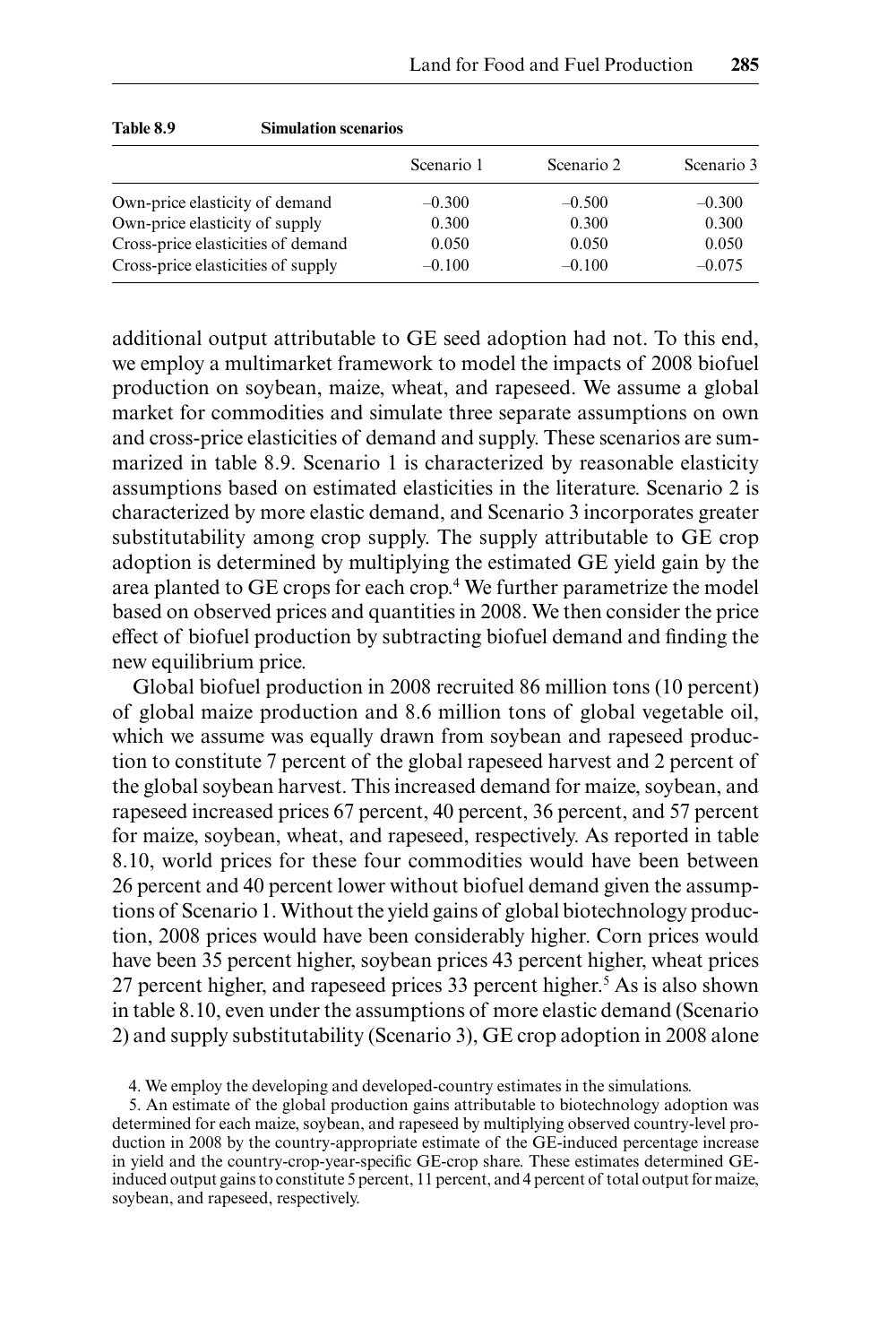|          |            |            |                                        |            | Percent change |  |
|----------|------------|------------|----------------------------------------|------------|----------------|--|
|          | 2008 price | No biofuel | No biotech                             | No biofuel | No biotech     |  |
|          |            |            | Scenario 1: Base                       |            |                |  |
| Corn     | 223.13     | 133.28     | 300.24                                 | $-40.27$   | 34.56          |  |
| Soybean  | 474.74     | 337.96     | 676.55                                 | $-28.81$   | 42.51          |  |
| Wheat    | 268.59     | 197.87     | 342.25                                 | $-26.33$   | 27.42          |  |
| Rapeseed | 604.92     | 385.70     | 802.32                                 | $-36.24$   | 32.63          |  |
|          |            |            | Scenario 2: Elastic demand             |            |                |  |
| Corn     | 223.13     | 178.70     | 256.40                                 | $-19.91$   | 14.91          |  |
| Soybean  | 474.74     | 337.96     | 575.33                                 | $-28.81$   | 21.18          |  |
| Wheat    | 268.59     | 197.87     | 293.51                                 | $-26.33$   | 9.27           |  |
| Rapeseed | 604.92     | 385.70     | 685.91                                 | $-36.24$   | 13.38          |  |
|          |            |            | Scenario 3: Increased substitutability |            |                |  |
| Corn     | 223.13     | 157.19     | 274.76                                 | $-29.55$   | 23.14          |  |
| Soybean  | 474.74     | 390.71     | 623.64                                 | $-17.70$   | 31.36          |  |
| Wheat    | 268.59     | 227.95     | 310.92                                 | $-15.13$   | 15.76          |  |
| Rapeseed | 604.92     | 451.37     | 732.85                                 | $-25.38$   | 21.15          |  |

**Table 8.10 Simulating food price effects of biofuel with and without biotechnology**

significantly reduced food prices. The cumulative effect of GE yield gains over the past fourteen years is likely greater still, as inventories carried into 2008 would have been larger, serving to dampen upward pressure on prices. Given the degree of suffering that near-record-high commodity prices in 2008 induced among poor populations, it is likely that agricultural biotechnology adoption helped to avert starvation and death. A more complete characterization of the welfare effects of biofuel and biotechnology adoption is the subject of ongoing research.

## **8.7 Discussion and Conclusions**

In 2008, food riots and the doubling of commodity prices in some regions served as a reminder that with slowing agricultural productivity growth and growing demand for farm output, the victory over hunger could only be ephemeral. Agricultural production must grow in order to feed and fuel a global population that is at once increasing in size and wealth. Because of growing concern about climate change and biodiversity loss, production may need to grow without expanding into natural lands. This chapter provides new econometric analysis of aggregate farm yields that suggests that among adopting farms, agricultural biotechnology boosts yields of the four main crops in which it has been introduced. Consistent with the theory developed in this chapter, we find that the yield gains are greatest in developing countries, which are generally characterized by high pest pressure and limited access to insecticides. We also show that the yield effect of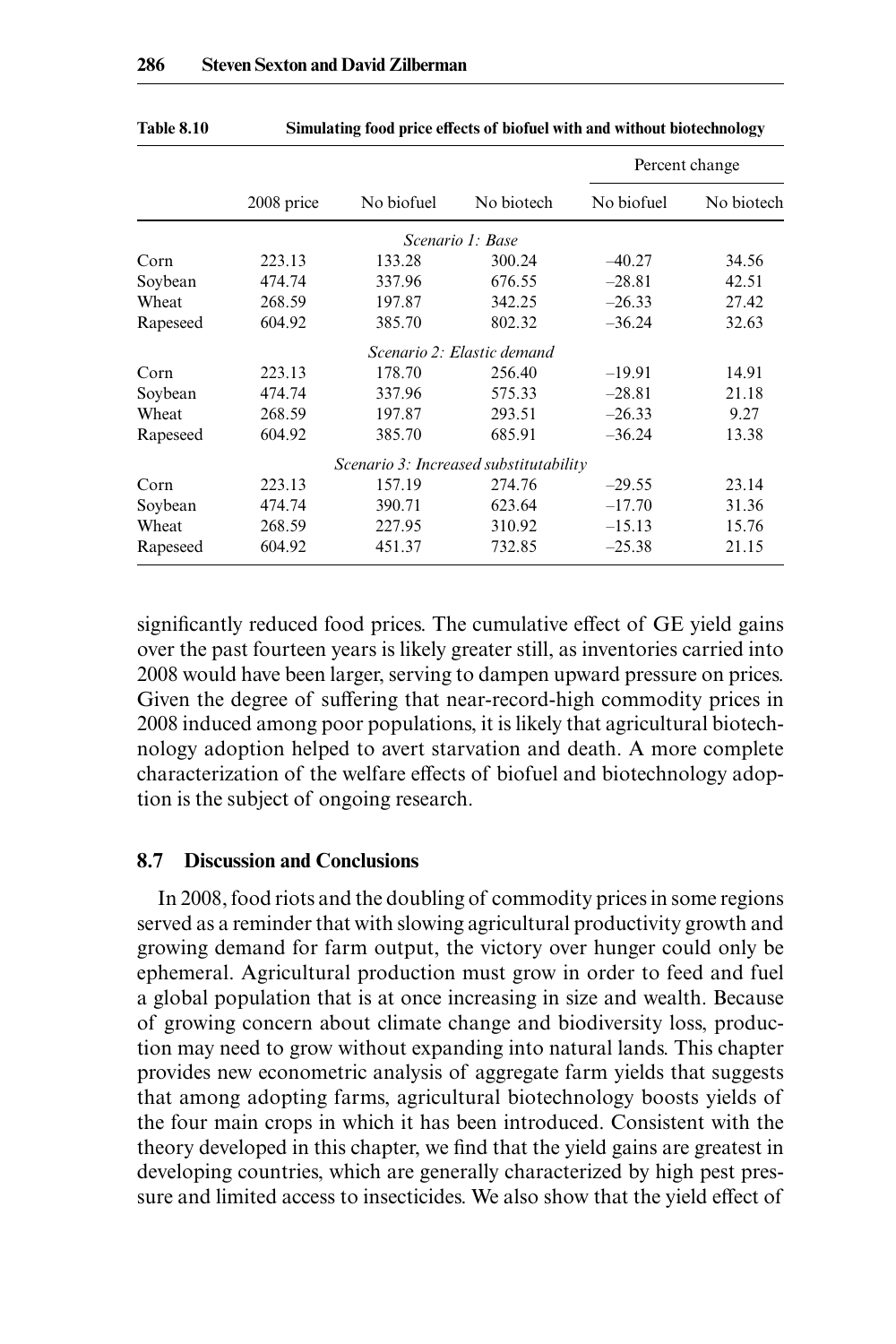GE crop adoption is growing over time, suggesting that learning effects have dominated the effects of expansion into less suitable applications and the development of resistance. This analysis, which points to the capacity for agricultural biotechnology to drive productivity growth, is constrained by data limitations that preclude controls for farm- level endogeneity of adoption. Consequently, our estimates can conservatively be interpreted as a population average treatment effect on the treated.

Simulation analysis based on the econometric estimation shows that, at the height of the 2008 global food crisis, the additional output generated by GE- crop yield gains mitigated price increases, perhaps saving lives in poor countries. Absent the intensification permitted by agricultural biotechnology, an additional twenty million hectares of land—an area equal in size to the state of Utah—would have been required to produce the 2008 harvest of staple crops. Such expansion of farmland would come at a cost in terms of GHG emissions (from land conversion) and risk to biodiversity, especially if forests were cleared to accommodate the additional crops. This analysis suggests that agricultural biotechnology constitutes a tool to overcome challenges posed by macro trends at the outset of the twenty-first century. First-generation GE crops permit the intensification of agriculture, which effectively frees land for production of biofuel, or at least diminishes the demand for new cropland induced by rising food and fuel needs. In future research, we intend to investigate the capacity for yield improvements associated with increased adoption of agricultural biotechnology and to explore empirically the degree to which agricultural biotechnology adoption is land-saving.

## **References**

- Alston, J. M., J. M. Beddow, and P. G. Pardey. 2009. "Agricultural Research, Productivity, and Food Prices in the Long Run." *Science* 325 (5945): 1209–10.
- Ameden, H., M. Qaim, and D. Zilberman. 2005. "Adoption of Biotechnology in Developing Countries." In *Agricultural Biodiversity and Biotechnology in Economic Development,* edited by Joseph Cooper, Leslie Marie Lipper, and David Zilberman, 329–57. New York: Springer Science+Business Media.
- Balmford, A., R. E. Green, and J. P. W. Scharlemann. 2005. "Sparing Land for Nature: Exploring the Potential Impact of Changes in Agricultural Yield on the Area Needed for Crop Production." *Global Change Biology* 11 (10): 1594–1605.
- Barbier, E. B. 2001. "The Economics of Tropical Deforestation and Land Use: An Introduction to the Special Issue." *Land Economics* 77 (2): 155–71.
- Crost, B., B. Shankar, R. Bennett, and S. Morse. 2007. "Bias from Farmer Self-Selection in Genetically Modified Crop Productivity Estimates: Evidence from Indian Data." *Journal of Agricultural Economics* 58 (1): 24–36.
- David, P. A. 1969. *A Contribution to the Theory of Diffusion.* Stanford, CA: Stanford University, Research Center in Economic Growth.